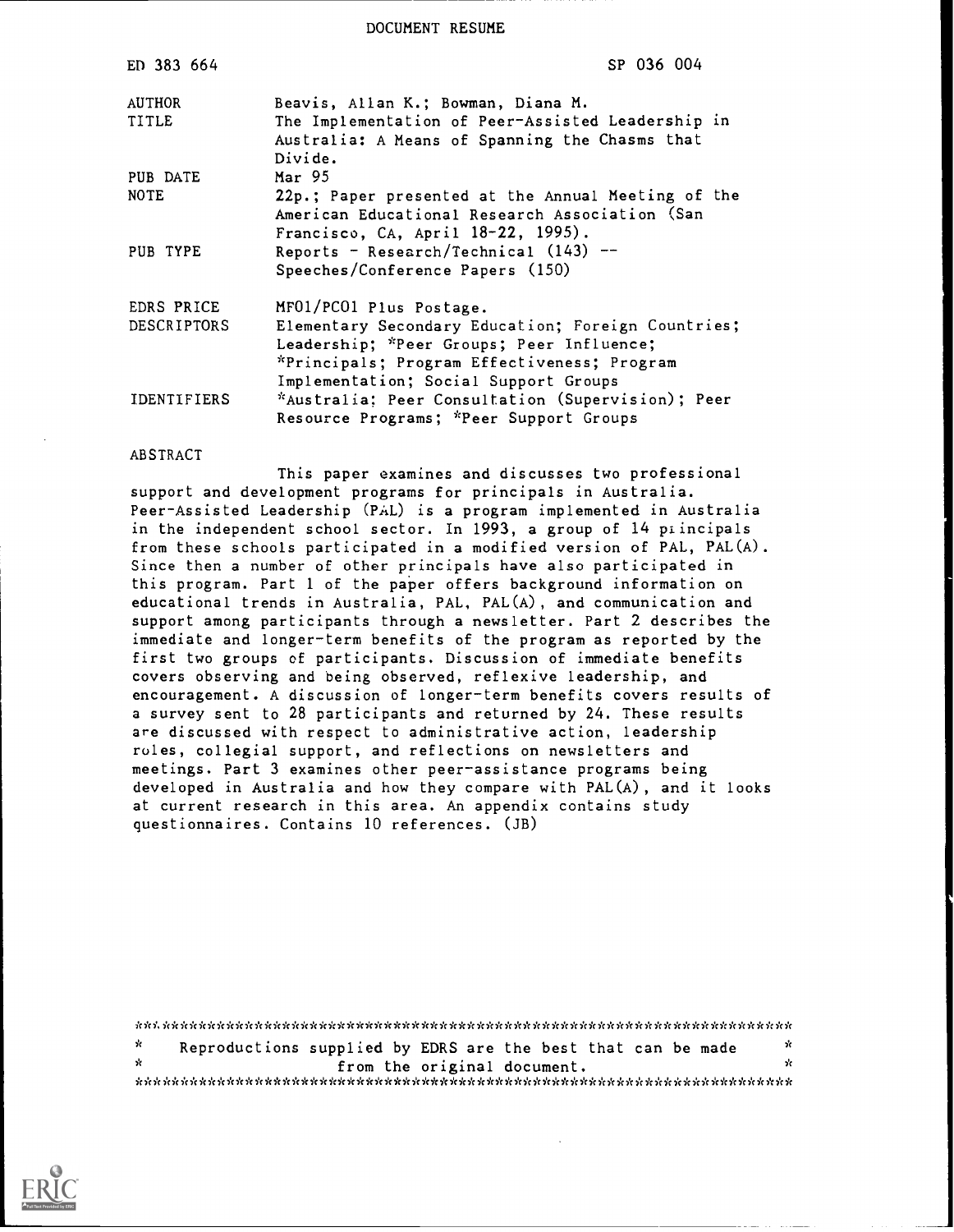Allan K. Beavis,<br>
Headmaster, St Andrew's Cathedral School, Sydney,<br>
Headmaster, St Andrew's Cathedral School, Sydney, Democrating it. Headmaster, St Andrew's Cathedral School, Sydney, and

Diana M. Bowman, Head, SCEGGS Darlinghurst, Sydney

March, 1995.

U.S. DEPARTMENT OF EDUCATION<br>EDUCATIONAL RESOURCES INFORMATION<br>EDUCATIONAL RESOURCES INFORMATION<br>CENTER (ERIC)<br>CENTER (ERIC)

improve reproduction quality.

÷ Points of view or opinions stated in this dodument do not necessarily represent<br>document do not necessarily represent<br>official OERI pos. .ion or policy.

"PERMISSION TO REPRODUCE THIS MATERIAL HAS BEEN GRANTED BY

 $_{\&$   $\psi$ 

TO THE EDUCATIONAL RESOURCES INFORMATION CENTER (ERIC)."

Peer-Assisted Leadership (PAL) as a means of professional support and development for principals, has been implemented in Australia within the independent school sector. In 1993, a group of fourteen principals from these schools participated in a modified version of PAL, PAL(A), devised by finny Lee, Director of the PAL Program at the Far West Laboratory for Educational Research and Development, San Francisco. Since then, a number of other principals have also participated in this program.

This paper has three foci. The first focuses upon the modifications and the implementation of PAL(A). The second focuses upon the immediate and longer-term benefits of this program as reported by the first two groups of participants. The third focus is an examination of other peer-assistance programs being developed in Australia and how these compare with PAL(A); in particular, it considers research currently being conducted by Associate Professor Laurie Brady at the University of Technology, Sydney.

### PART 1

### 1.1. The Background:

The 1990s has seen considerable attention devoted to the professional development of principals in Australian schools. In December 1991, for example, the Australian Government's Department of Employment Education and Training (DEET)

# BEST COPY AVAILABLE

 $\tilde{\phantom{a}}$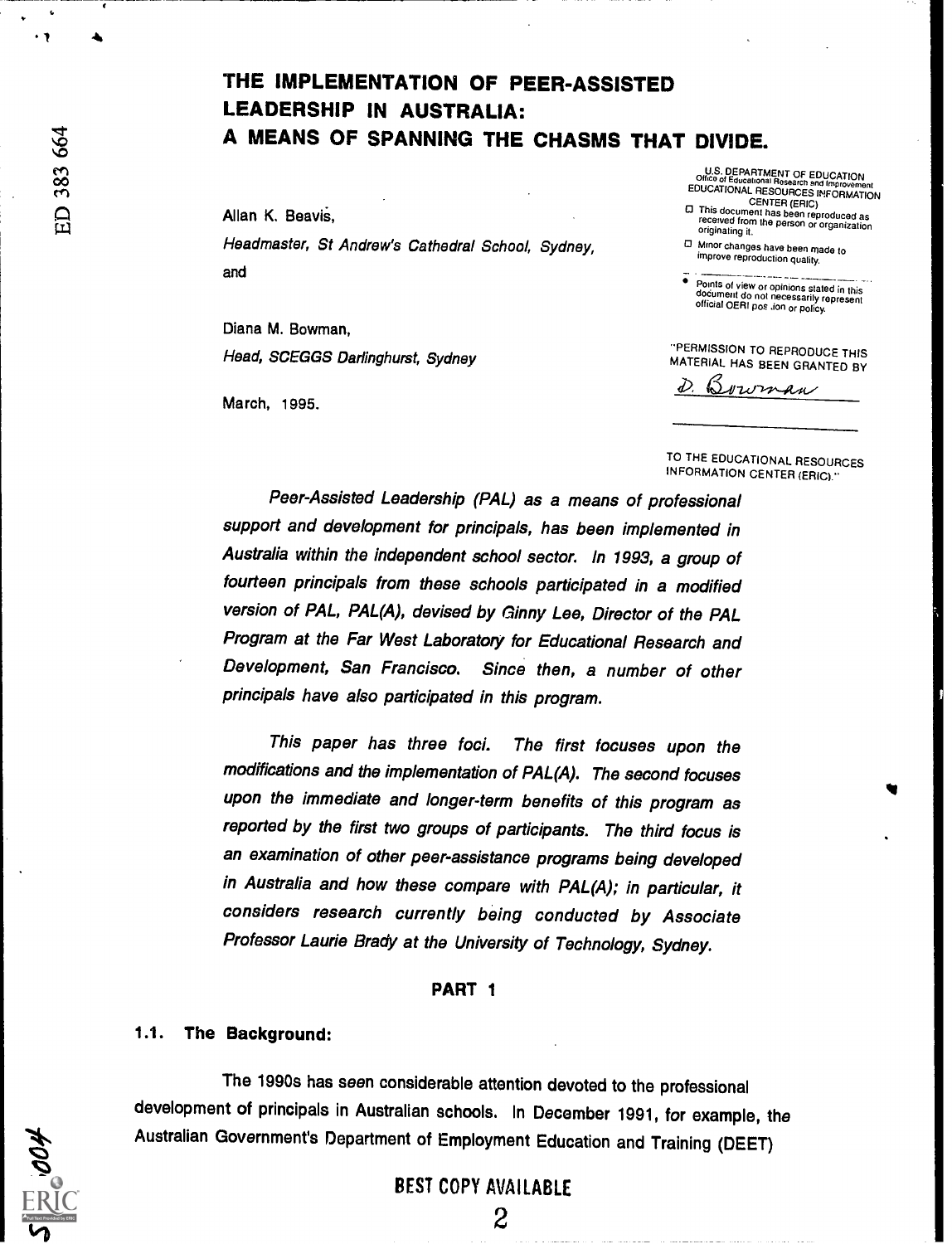"established the National Project on Leadership and Management Training for Principals to examine the availability and resourcing of quality professional development for principals in a period of rapid and extensive change in education" (Zbar, 1994:4). In June, 1993, an Australian Principals Association Professional Development Council (APAPDC), also initiated by DEET, was established to bring together principals from the three major sectors of schooling across Australia Government, Catholic and Independent - inter alia, to advise on the provision of professional development of principals and on the quality of proposed programs.

The formation of APAPDC is significant in another respect. Cross sectoral collaboration and representation are rare in the Australian scene. Possibly the alliance of all principal associations is DEET's way of acknowledging the pivotal role of the Principal in managing the changes it is foreshadowing in education irrespective of the type of school. Certainly the independent sector has had to rely on its own funds previously to provide inservice for its own principals and seldom have principals from other sectors joined with them.

# 1.2. PAL in Australia:

At the October 1991 biennial conference of the Association of Heads of Independent Schools of Australia (AHISA), Diana Bowman, the Head of SCEGGS Darlinghurst in Sydney (N.S.W.), presented a paper articulating the need for the professional and personal support of principals (Bowman, 1991). She argued that part of the role of principals is to provide professional development and appraisal for the staff in their care in order to improve the effectiveness of schools and enhance the teaching/learning process. Principals also encourage collegiality among their staff so that teachers can be supported both professionally and personally. The principals thomselves, however, are peerless within their schools and occupy singular positions. Their work with its pressures and complexity, is not at all understood by either their "subordinates" (their staff) or their "superordinates" (their governing bodies).

In her paper, Bowman discussed three programs that could provide systematic and coherent professional development for principals and which involved peer -si ipport from other heads. Among these was PAL, a program she had investigated briefly during a visit to the Far West Laboratory in 1992.

Beavis and Bowman had met from time to time to discuss matters of mutual interest, and they agreed to collaborate in order to attempt to implement some of the ideas Bowman was investigating: in particular, they agreed to form a peerpartnership as indicated in PAL. With support from the Association of Independent

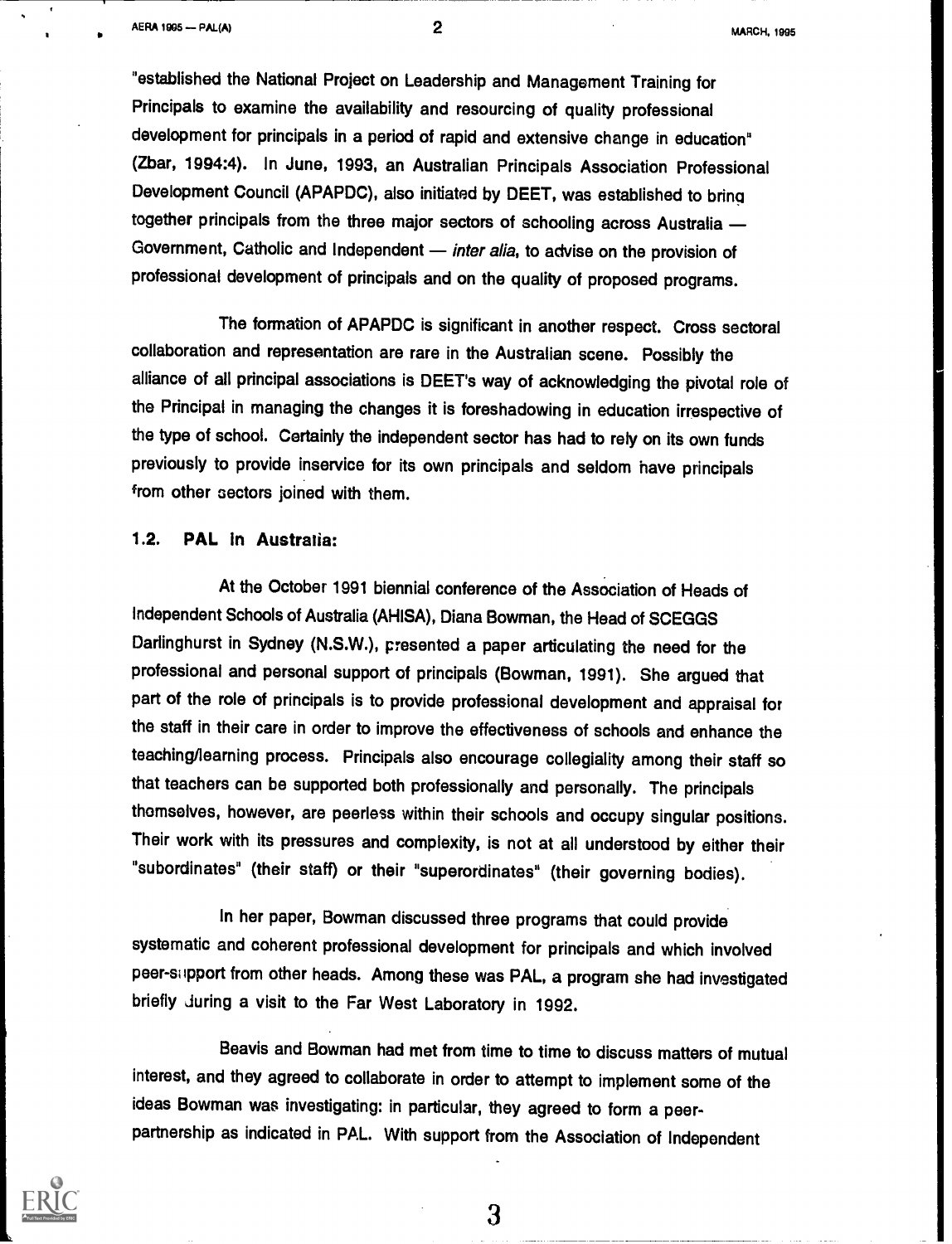Schools, Bowman arranged for Ginny Lee, whom she had met in California, to come to Australia to conduct a workshop in the PAL program for a group of principals. Bowman canvassed support from colleagues in AHISA with the result that fourteen of the principals of independent schools in NSW and Victoria (the First XIV, as one member called them) met for a three day workshop in March, 1993. Lee flew to Australia to conduct the training in an adaptation of the Peer-Assisted Leadership Program (PAL(A)) which she had developed to meet the needs of this group.

1.3. PAL and PAL(A):

A brief outline of the differences between PAL and PAL(A) may be helpful. According to Barnett (1989:49), the program is designed to operate for a full year. There are six taining sessions, the first three of which are full day sessions and the second three, half day sessions. Interspersed among these sessions, the principals (in peer partnerships) shadow one another, conduct reflective interviews, and construct models depicting the important features of their partners' leadership. There are three overlapping phases in the program. During the first, the partners collect data by means of two shadowing cycles and two reflective interviews. During the second phase, they make sense of the data by two further, more focused shadowing cycles and two "level 2° reflective interviews. During the third phase, they organize data into models for presentation to their partners and their group (Figure 1). The collection and analysis of the data is guided by a particular framework of leadership, the General Framework of Instructional Leadership, which was developed in the original research project out of which PAL developed.

Essentially, Lee made two modifications to this original PAL program. The first was to condense the training in the skills of shadowing and reflective interviewing and the instruction on the General Framework of Instructional Leadership, into a three-day residential workshop prior to the program being implemented by the partners. As large distances separated some members of the group the original PAL timetable with its six meetings would have been quite impractical. Several partenships involved schools some 900km apart. The second modification was to truncate the program so that it came to "conclusion" with the early stages of model production (viz, theme diagramming) rather than the production of final leadership models. This final stage was carried out at a second one-day workshop following the completion of the three cycles of shadowing and reflective interviewing.

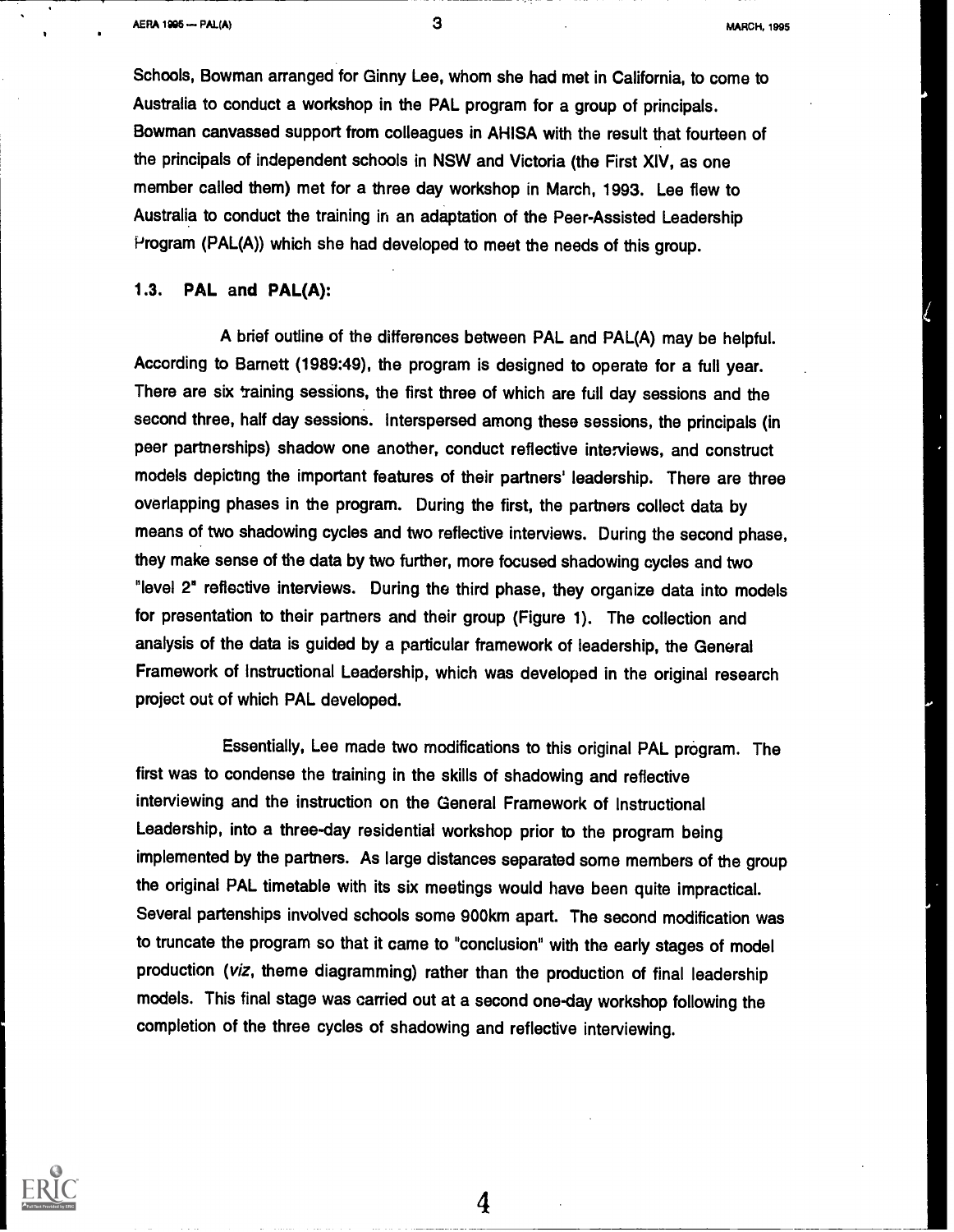$\mathcal{C}_{\mathcal{A}}$ 





 $\overline{5}$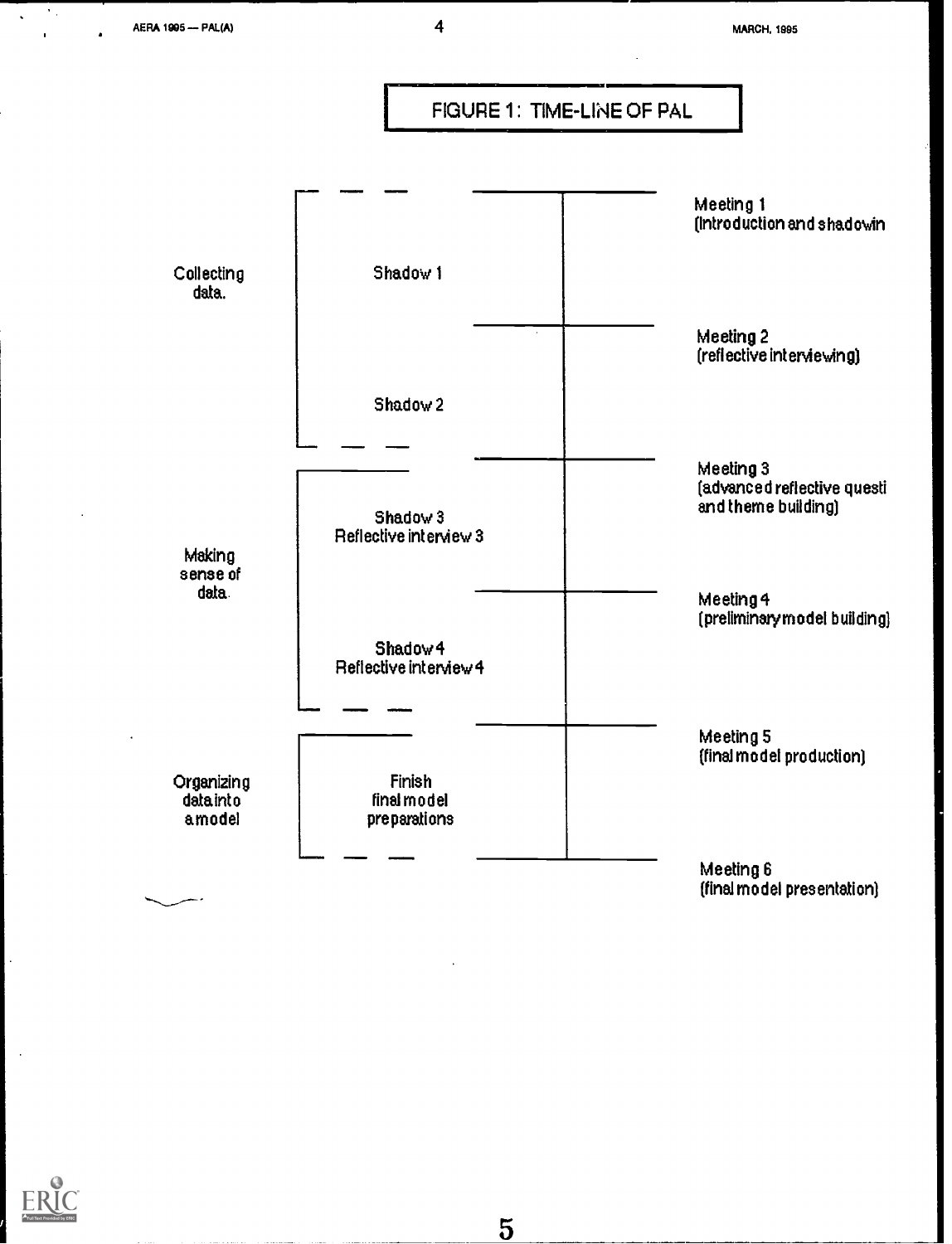

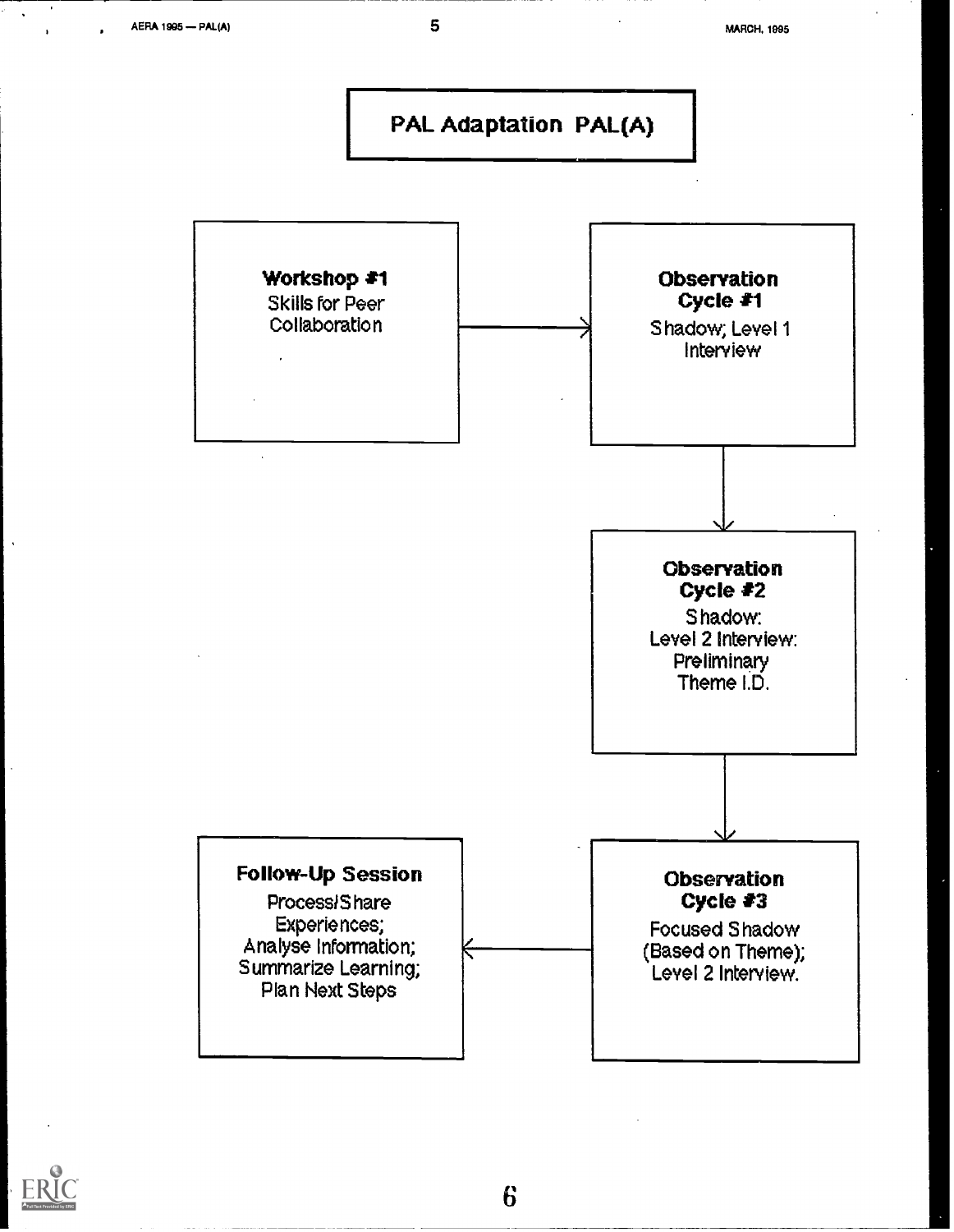**AERA 1905 -- PAL(A)** 

6 MARCH, 1995

### 1.4. The Reality:

Following the three days of preparation in March 1993, Bowman and Beavis received an additional day of training so that they could conduct the final session for the First XIV in October 1993, the session at which the theme diagrams would be developed and presented. They then undertook the program as modified by Lee for Australian conditions.

Because PAL(A) does not have regular meetings of the whole group interspersed throughout the program, Bowman and Beavis produced a newsletter, PAL Penfriends, through which the members of the group could keep in touch and benefit from one anothers' experiences. PAL Penfriends served if anything to bring the group even closer together. Participants felt free to express their initial anxiety about the potential "intrusiveness" that an observer could have on their school routine or their desire to affirm after stressful situations. Lightheartedness and humour also prevailed. One observer recorded a hilarious interview between her partner and a member of the resident staff about the number of buns the boarders should be allowed to eat. Insightful accounts enabled participants to think more clearly about their own role as prinicpals by seeing it through the experiences of other members of the group as well as their partner's. The number of contributions to PAL Penfriends by the First XIV is evidence of their commitment to PAL(A) and the emergent collegiality of the group.

### PART 2.

### 2.1. The Immediate Benefits:

No formal research has been conducted into the immediate benefits of PAL(A), nevertheless, a number of matters were reported in the articles in the newsletters that are worth noting and considering.

# 2.1.1. Observing and Being Observed:

First, while it was recognised that the role of observer is complex and multi-faceted, many positive outcomes were reported for both observer and the one being observed. An interesting reflection reported by one principal was that principals are being observed by many parties within their schools all of the time and the presence of an "observer" gives some legitimacy to those other observations. One of the positive outcomes of being an observer which was reported by many of the principals was that they gained valuable insights into the role of principal and into the

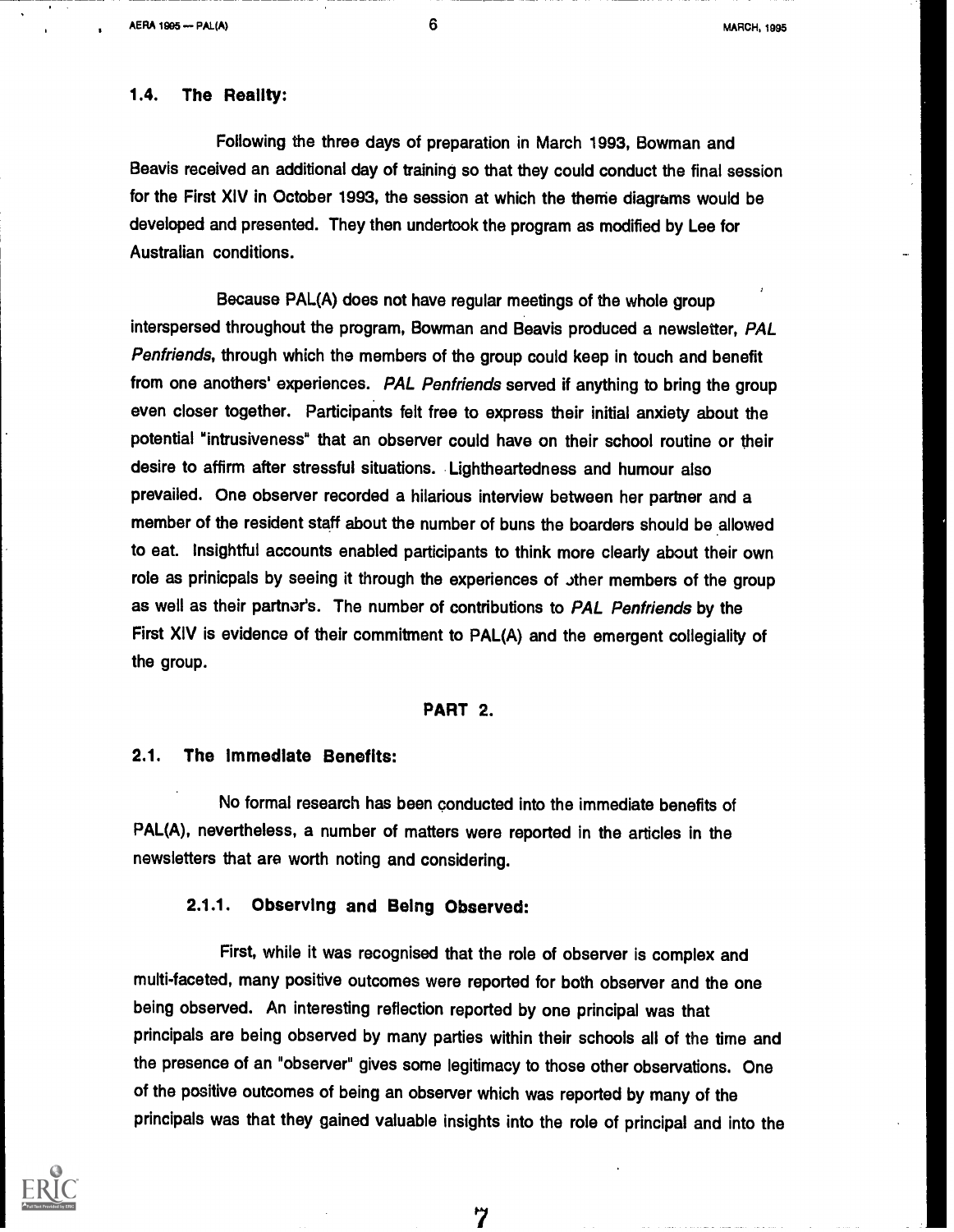functioning of schools. They gained a broader perspective on their roles and possible patterns of leadership. One principal reported surprise at the degree of commonality in the task of principals in spite of significant differences in the natures of the schools in which they functioned. Another noted that by observing a principal in a school of a different character from her own, paradoxically, she was able to see more clearly the similarities. Yet another was "awed and fascinated" by the volume, diversity and complexity of the work of principals and their role.

There were also positive outcomes reported for those being shadowed. One principal noted that the presence of an observer brought a new perspective on the matters at hand. Another noted that being observed brought an acknowledgment of the degree to which principals are performers and drew attention to the "performance language' which is often associated with the role of principal. For another there was a sense of amazement in the fact that principals could perform complex tasks in the presence of another and she saw this as an expression of the uniqueness of the relationship that developed between partners.

### 2.1.1.1. Reflexive Leadership;

All of this raises the question of the nature of the professional development that PAL (in whatever form) provides. It is Beavis's view that a very significant feature of Peer-Assisted Leadership is its ability to provide a means for individuals to function at a second-order. The import of second-order (or reflexive) functioning in contemporary society is beyond the scope of this paper. By functioning reflexively, however, leaders are able to include themselves in the their own fields of observations. Such functioning offers means of dealing with the second-order problem of not seeing (not being aware) that in first-order functioning there are things that cannot be observed (cf. the blind spot in monocular vision). These problems need to be processed by second-order means and PAL is such a second-order means for principals to observe those things about their own leadership behaviour that otherwise they cannot see (or rather, that they cannot see that they cannot seel). Loader (PAL Penfriends No. 4) expressed something of this unawareness of a Principal's inability to see when he wrote:

. . . the major value of PAL was something totally unexpected. I stumbled on it. After the first report back session, I was reflecting on how many major events happen when there is an observer in the school. . .. What a coincidence was my first thought. However, from later reflection I drew the conclusion that there are many such dramatic incidents in our daily lives. Because of their frequency, we see them as normal. . . . we come to believe that is what constitutes a normal life for a Principal.

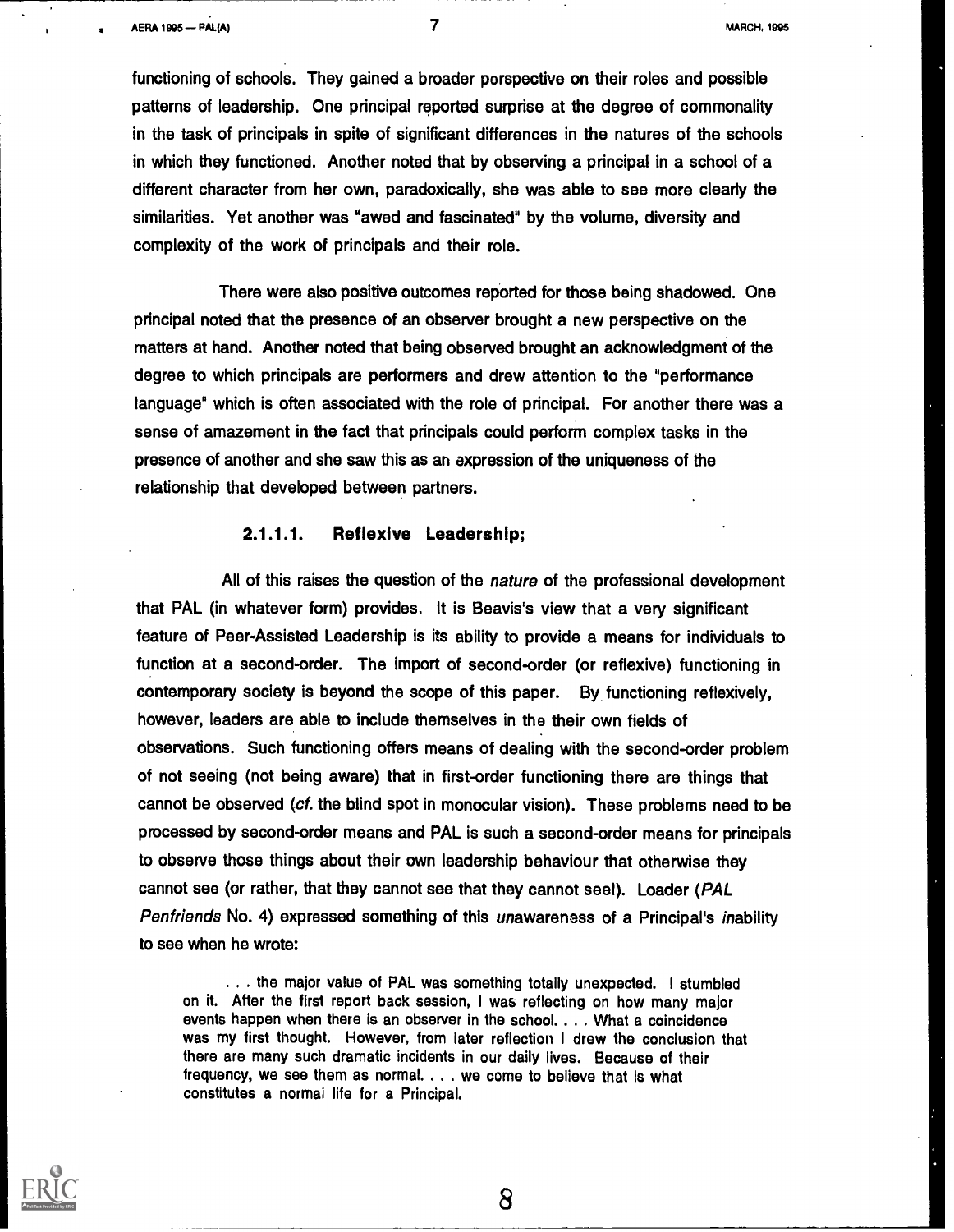### 2.1.2. Refreshment:

A second immediate benefit reported by many was the refreshment that the process provided. One principal was "invigorated and comforted" by the visits of her partner. She enjoyed being shadowed and the sense of collegial support it produced. Another reported this collegiality as an "unexpected benefit". It was reported as being an experience of great value which, for one participant, led to the experience of "a world yet only dreamed of."

In spite of these very positive outcomes, for many the process began in apprehension. There was nervousness and even stage fright, as well as a sense of intrusion at having a shadow. Nevertheless, these feelings seemed eventually to be replaced with relaxation, satisfaction and reward.

# 2.2. Longer-Term Benefits:

Participation in PAL(A) required considerable commitment on the part of those involved. For most principals, it added significantly to an already heavy work load, so the question naturally arises: Was it worth the effort? Was this an effective method of in-service training for principals? Did it have lasting effects or was it only effective in the implementation stage? Research conducted in the USA by Barnett and Mueller (1989) indicated that, in its original form, PAL is indeed effective in certain domains and it can have lasting effects. Their research particularly focussed upon three domains: (i) leadership and administrative actions,.(ii) perspectives on the leadership role, and (iii) collegiality and group support.

Barnett and Mueller drew their conclusions from a survey they conducted among seventy-five American elementary and secondary principals and viceprincipals who had participated in PAL over a three year period.

### 2.2.1. The Australian Survey:

Rather than "reinvent the wheel", it was decided to use the Barnett and Mueller survey instrument as the basis for a survey among the twenty-eight principals who, at the time, had completed the program in AuLtralia (see Appendix). These fall into two clearly defined groups of fourteen - a "First XIV" and a "Second XIV". The former participated in PAL(A) between March and October 1993, and the latter between March and November 1994. While only the former could be said to display any lasting effects, the inclusion of both within the survey provided some opportunity to investigate any differences between the two groups.

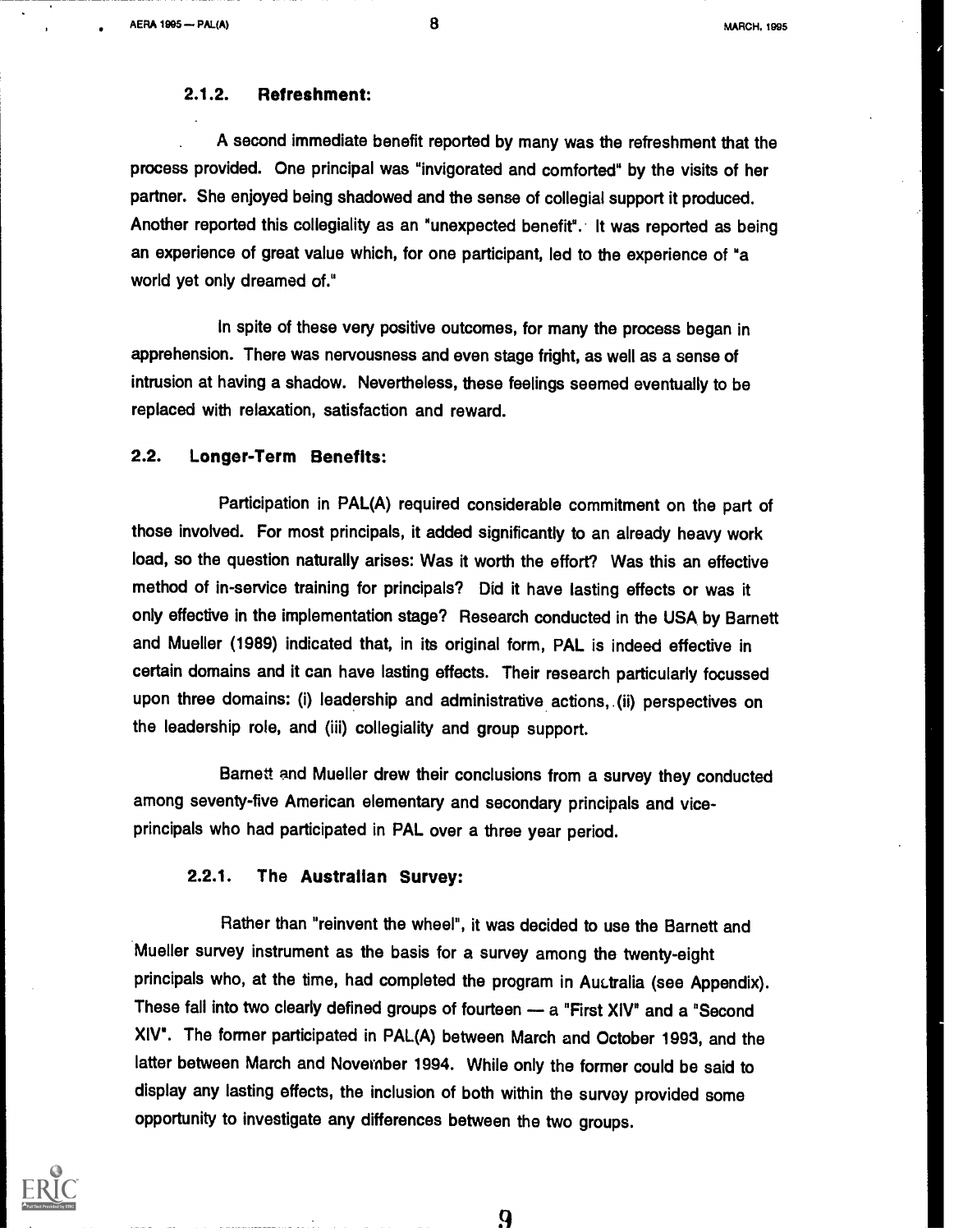AERA 1905 -13AMA) 9 MARCH, 1095

The instrument used in this survey was not identical with that of the American study. For one thing, some of the terminology was changed to ensure clearer meaning for Australian educators. Furthermore, some additional items that were of particular interest to the writers were included in some of the sections. Nevertheless, it followed the same basic design of the Barnett and Mueller study and investigated the three domains of administrative actions, perspectives on leadership role, and collegial involvement and support. An additional section was added to investigate (i) perceptions of the difference between PAL in its original form and PAL(A), and (ii) the influence of a newsletter produced during the shadowing cycles.

All twenty-eight participants in the First and Second XIVs of PLA(A) were circulated with a questionnaire (together with sachets of tea and coffee to ease the burden of yet another survey!) and an addressed envelope for ease of reply. For the most part, the survey was designed to be "user-friendly" with a series of statements requiring responses on a four-point scale. Twenty-four responses were received: this represents a very high response rate of eighty-six percent.

### 2.3. Results:

Tables 1 to 3 summarise agreement ratings to the specific items listed in each of the domains together with the overall influence of PAL(A) upon that domain. In each of the domains, Part 1 of the questionnaire consisted of a number of items with which respondents were asked to indicate either agreement of disagreement on a fourpoint scale from "strongly agree" to "strongly disagree" with strong agreement scored as one and strong disagrrement as four. The response scores for the entire group (as well as those for the First XIV and the Second XIV) were then averaged so that a measure of overall agreement could be determined. A score of less than 2.5 indicates a bias towards agreement while one greater than 2.5 indicates a bias towards disagreement.

Similarly, the scores for indications of influence were on a four point scale from "strong influence" to "no influence" and again, an average score less than 2.5 indicated a measure of positive influence and one greater than 2.5 indicated little influence.

Comparisons were made between the agreement ratings and influence scores for the First and Second XIVs. In each case, it was assumed that the variables would be normally distributed and the statistic 'z' (normally distributed with mean 0 and variance 1) was calculated and used to determine if there was any statistically significant difference between the means of the two groups.

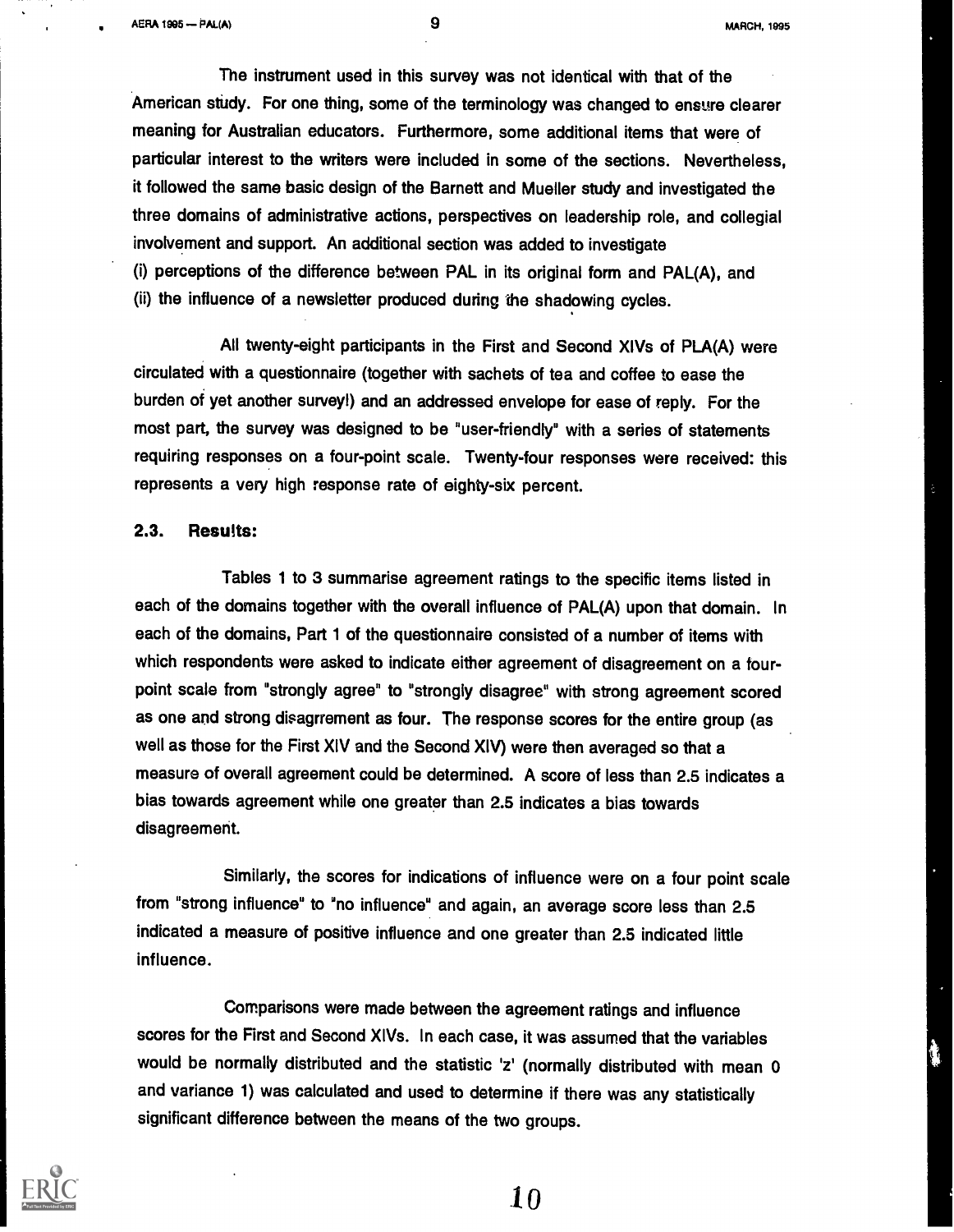MARCH, 1995

2.3.1. The Administrative Action Domain:

| <b>COMPONENT</b>          |    | 1. AGREEMENT RATING         |      |                                          |    | 2. DEGREE OF INFLUENCE      |                   |                                          |  |
|---------------------------|----|-----------------------------|------|------------------------------------------|----|-----------------------------|-------------------|------------------------------------------|--|
| <b>GROUP</b><br>$\sim$    | N  | <b>MEAN</b><br><b>SCORE</b> | S.D. | <b>SIGNIFICANT</b><br><b>COMPARISONS</b> | N  | <b>MEAN</b><br><b>SCORE</b> | S.D.              | <b>SIGNIFICANT</b><br><b>COMPARISONS</b> |  |
| $(A)$ 1st $XIV$           | 12 | 2.02                        | 0.71 |                                          | 12 | 1.75                        | 0.62              |                                          |  |
| (B) 2nd XIV               | 12 | 2.04                        | 0.76 | no sig<br>diff.                          | 12 | 2.00                        | 0.45              | no sig<br>diff.                          |  |
| (C) WHOLE<br><b>GROUP</b> | 24 | $\mathbf{r}$<br>2.03        | 0.73 | --                                       | 23 | 1.87                        | $\bullet$<br>0.55 |                                          |  |

# TABLE 1: RESPONDENTS AGREEMENT RATING AND DEGREE-OF-INFLUENCE SCORES FOR THE ADMINISTRATIVE ACTION DOMAIN.

The agreement ratings (being less than 2.5) indicate a measure of agreement with the proposition that PAL(A) has made a difference to the principals' administrative actions. The degree of influence scores indicate that it has had a reasonably strong degree of influence in this domain. Among the specific items in this domain, agreement was strongest with statements indicating an increase in the use of reflection in principals' own behaviour and the use of reflective interviewing with others. There was also strong agreement with the statement indicating the application of shadowing techniques with other staff, and several principals have established particular programs in this regard. Agreement was least with the statement that implied that principals shadowed other staff. Shadowing programs appear to be more at the "peer' level.

Among the other behaviours listed in the free responses for this domain were indications that principals were more ready to consult; more aware of relationships with others in the school; more accepting of differences in style; more analytic about their everyday routines and their work; more aware of how they were spending their time; and more ready to express concern about the use of their time.

in this domain, there appears to be no significant difference between the two groups indicating no significant decline of influence over time.

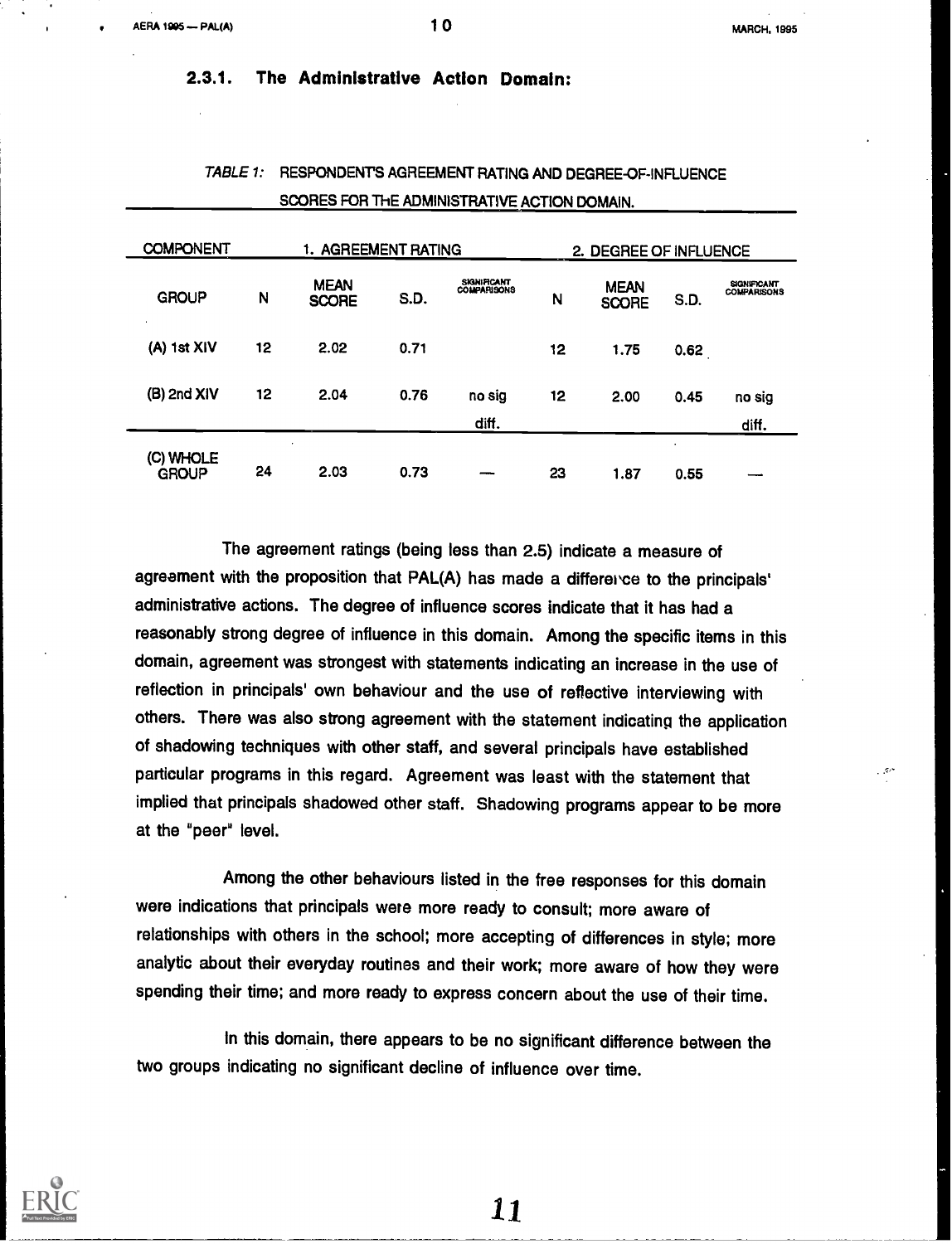### 2.3.2. The Leadership Role Domain:

| <b>COMPONENT</b><br>1. AGREEMENT RATING |    |                             |      | 2. DEGREE OF INFLUENCE                   |    |                             |      |                                          |
|-----------------------------------------|----|-----------------------------|------|------------------------------------------|----|-----------------------------|------|------------------------------------------|
| <b>GROUP</b>                            | N  | <b>MEAN</b><br><b>SCORE</b> | S.D. | <b>SKINIFICANT</b><br><b>COMPARISONS</b> | N  | <b>MEAN</b><br><b>SCORE</b> | S.D. | <b>SIGNIFICANT</b><br><b>COMPARISONS</b> |
| (A) 1st XIV                             | 12 | 1.81                        | 0.98 |                                          | 12 | 1.67                        | 0.49 |                                          |
| $(B)$ 2nd $XIV$                         | 12 | 2.04                        | 0.74 | no sig<br>diff.                          | 12 | 1.82                        | 0.60 | no sig<br>diff.                          |
| (C) WHOLE<br><b>GROUP</b>               | 24 | 1.92                        | 0.69 |                                          | 23 | 1.74                        | 0.54 |                                          |

# TABLE 2: RESPONDENTS AGREEMENT RATING AND DEGREE-OF-INFLUENCE SCORES FOR THE LEADERSHIP ROLE DOMAIN.

The data concerning the principals' perspectives on their leadership role indicate reasonably strong agreement that PAL(A) has been effective in altering their perspectives and that it has had a strong influence on them in this domain. There was quite strong agreement with the statement that PAL(A) had been a significant means of professional growth and that it had altered their perception of their isolation from their peers. Generally, principals agreed that they felt more confident in their abilities.

The area of concern for principals is time-management and there is little agreement that PAL(A) has assisted them to develop better skills in this area. The open comments, however, suggest that they are more conscious of their time problem and are dealing with it more reflectively.

Among the other actions listed in the free responses were a recognition that other principals face similar problems and have self-doubts; recognition that there are other legitimate and effective ways of doing things; and that PAL(A) enabled the development of a "better sense of proportion". There is evidence of greater selfawareness, self-criticism and self-confidence. One principal noted that, in spite of the fact that he had been in the role for ten years, this was the first occasion an attempt had been made to assist him in the role.

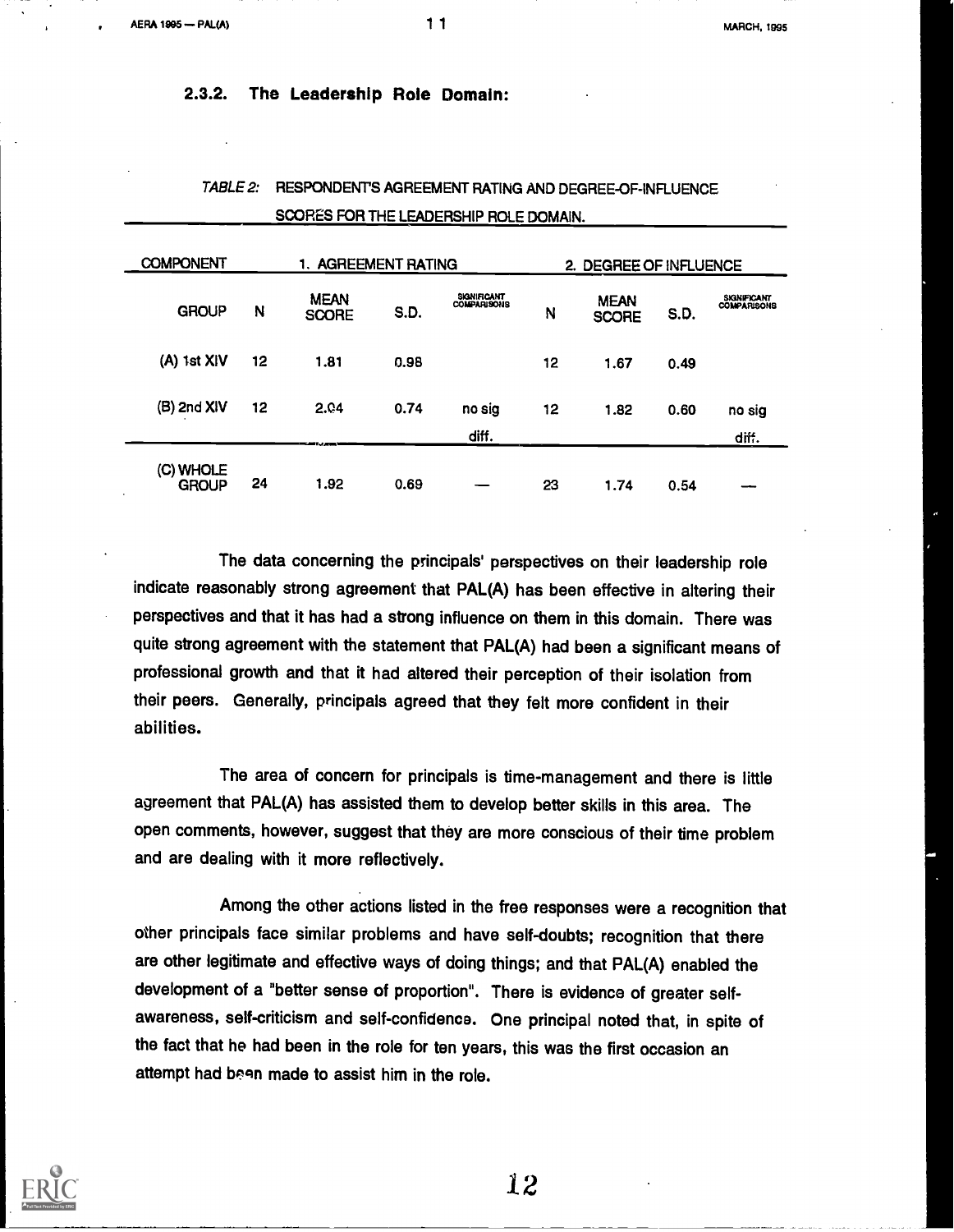$12$  MARCH, 1995

PAL(A) has been a strong influence in the lives of many of the participating principals in the leadership role domain and, with no significant differences in the responses of the two groups, the passage of time seems not to have dimmed that recognition.

# 2.3.3. The Collegial Support Domain:

|                           |    | SCORES FOR THE COLLEGIAL SUPPORT DOMAIN. |      |                            |                   |                             |      |                                          |
|---------------------------|----|------------------------------------------|------|----------------------------|-------------------|-----------------------------|------|------------------------------------------|
| <b>COMPONENT</b>          |    | 1. AGREEMENT RATING                      |      |                            |                   | 2. DEGREE OF INFLUENCE      |      |                                          |
| <b>GROUP</b>              | N  | <b>MEAN</b><br><b>SCORE</b>              | S.D. | SIGNIFICANT<br>COMPARISONS | N                 | <b>MEAN</b><br><b>SCORE</b> | S.D. | <b>SIGNIFICANT</b><br><b>COMPARISONS</b> |
| $(A)$ 1st XIV             | 12 | 1.84                                     | 0.52 |                            | $12 \overline{ }$ | 1.33                        | 0.49 |                                          |
| (B) 2nd XIV               | 12 | 1.81                                     | 0.80 | no sig<br>diff.            | 12                | 1.42                        | 0.51 | no sig<br>diff.                          |
| (C) WHOLE<br><b>GROUP</b> | 24 | 1.82                                     | 0.67 |                            | 25                | 1.38                        | 0.49 |                                          |

# TABLE 3: RESPONDENT'S AGREEMENT RATING AND DEGREE OF-INFLUENCE

There was strong agreement with the specific statements relating to the ongoing collegiality and support principals had experienced as a result of their involvement with PAL(A), and the influence of PAL(A) in this domain was very strong. Although statistically there is no significant difference in the results of the two groups, from the open comments, it is evident that the second group did not feel the same group affinity as the first even during the formal program. As one respondent. from the second XIV stated: "Powerfully influenced in working with own partner but group influence stopped at Coffs Harbour [- the location of the three-day workshop]." Another said: "The collegiality and support have been with my partner, not with the group."

Two (or possibly three) factors seem relevant in explaining this finding. The first is that the members of the First XIV have maintained some form of ongoing contact including a meeting some eleven months after the completion .of the formal process. Furthermore, arising from that latter meeting, they participated in a group exercise several months before the survey was conducted (in fact, at almost the same time as the Second XIV came to closure). The second relevant factor is that during the implementation period, the First XIV produced a regular Newsletter (PAL Penfriends)

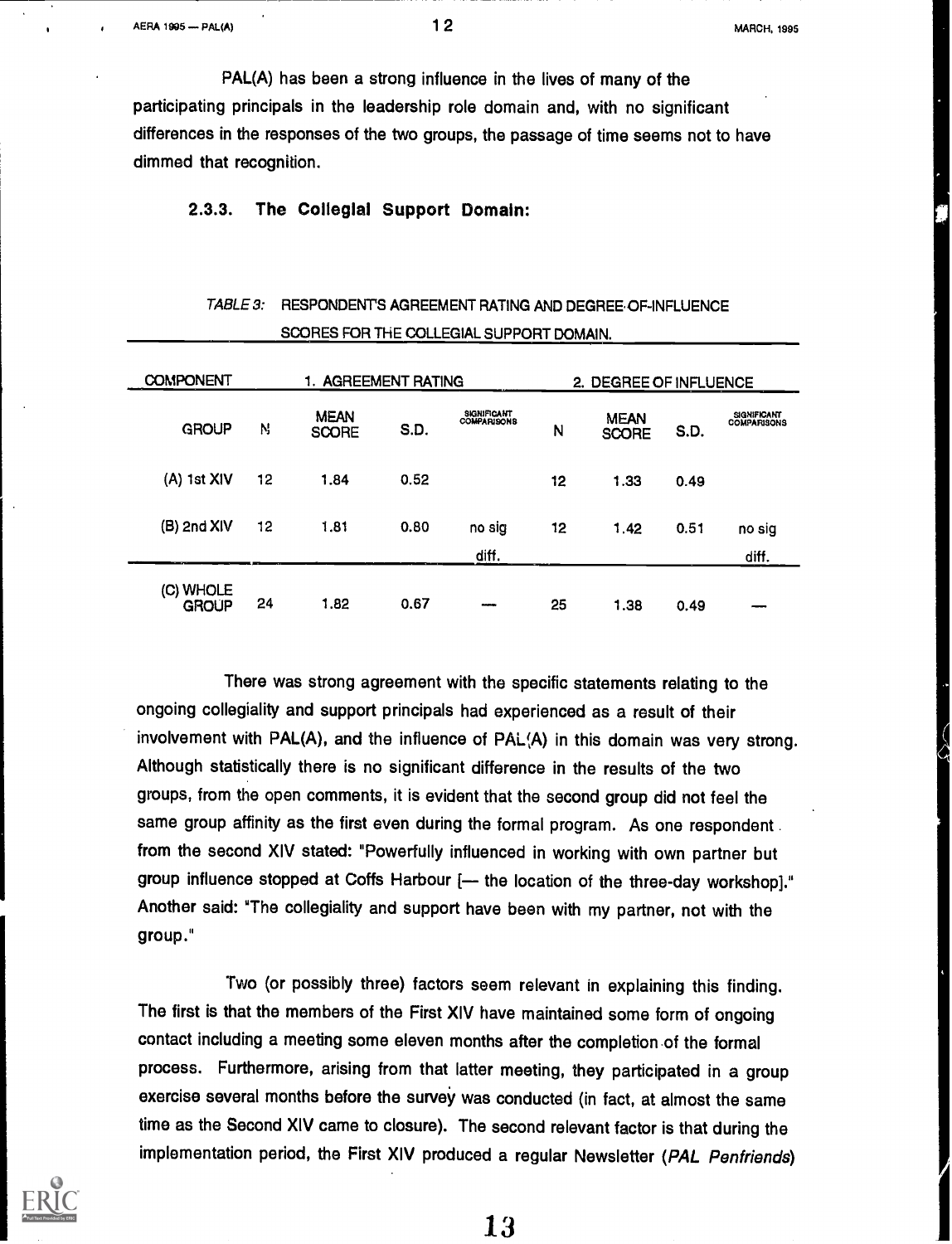of four editions which kept them in touch with one another and kept them appraised of the progress of various partnerships within the group. The same did not occur with the Second XIV. They produced one Newsletter, but it was rather late in the process.

Could a third factor be that Ginny Lee, the Director of the Program in San Francisco, trained the first group herself while the second group was trained by the writers, Beavis and Bowman, who had only just qualified as trainers? It may be possible to ascertain this later in the year when two more groups, also trained by Beavis and Bowman will be given the same survey on completion of the program.

# 2.3.4. Of Newsletters and Meetings:

The second factor is confirmed to some degree in the fourth section of the survey which dealt with two specific matters  $-$  a comparison between the original PAL format and PAL(A), and the influence of the Newsletter produced by each group. In relation to the Newsletter, the measure of influence for the First XIV was 1.70 (SD 0.67) and for the Second XIV, 3.26 (SD 0.75). This means that for the First XIV the Newsletter was a strong influence but for the Second XIV it had little or almost no influence (this difference was significant at the 1% level of significance). One member of the First XIV commented: "In effect the Newsletter helped to keep us on task and focussed. It helped to compensate for the loss of 'six meetings'." On the other hand, comments from the Second XIV included: "What Newsletter? 2nd XIV didn't contribute sufficiently to produce one." "Only. had Newsletter very late in process."

The questionnaire reminded respondents about the original "six meeting" model of PAL and asked them whether they would have been able to participate in such a program. The two groups differed in their responses. The Second XIV were almost evenly divided on this issue whereas a majority of the First XIV indicated a preference for the PAL(A) model. Among the factors cited as advantages of the "six meeting" model were: stronger group contact and rewards from the group dynamics; continuous building and modification of techniques and skills; better understanding of the process; better congruence between theory and practice; more time to share with colleague.

Among the factors cited as disadvantages of the "six meeting" model were: the impracticality of interstate travel (cost and time); the difficulty of fitting yet more meetings into a busy schedule; and the "danger of overkill". There were also indications' of advantages of the PAL(A) model with its initial workshop that would have been missed in the "six meeting" model. These included: "the joy and collegiality of being away together for a few days", being away from schcol removed possible



 $1\varLambda$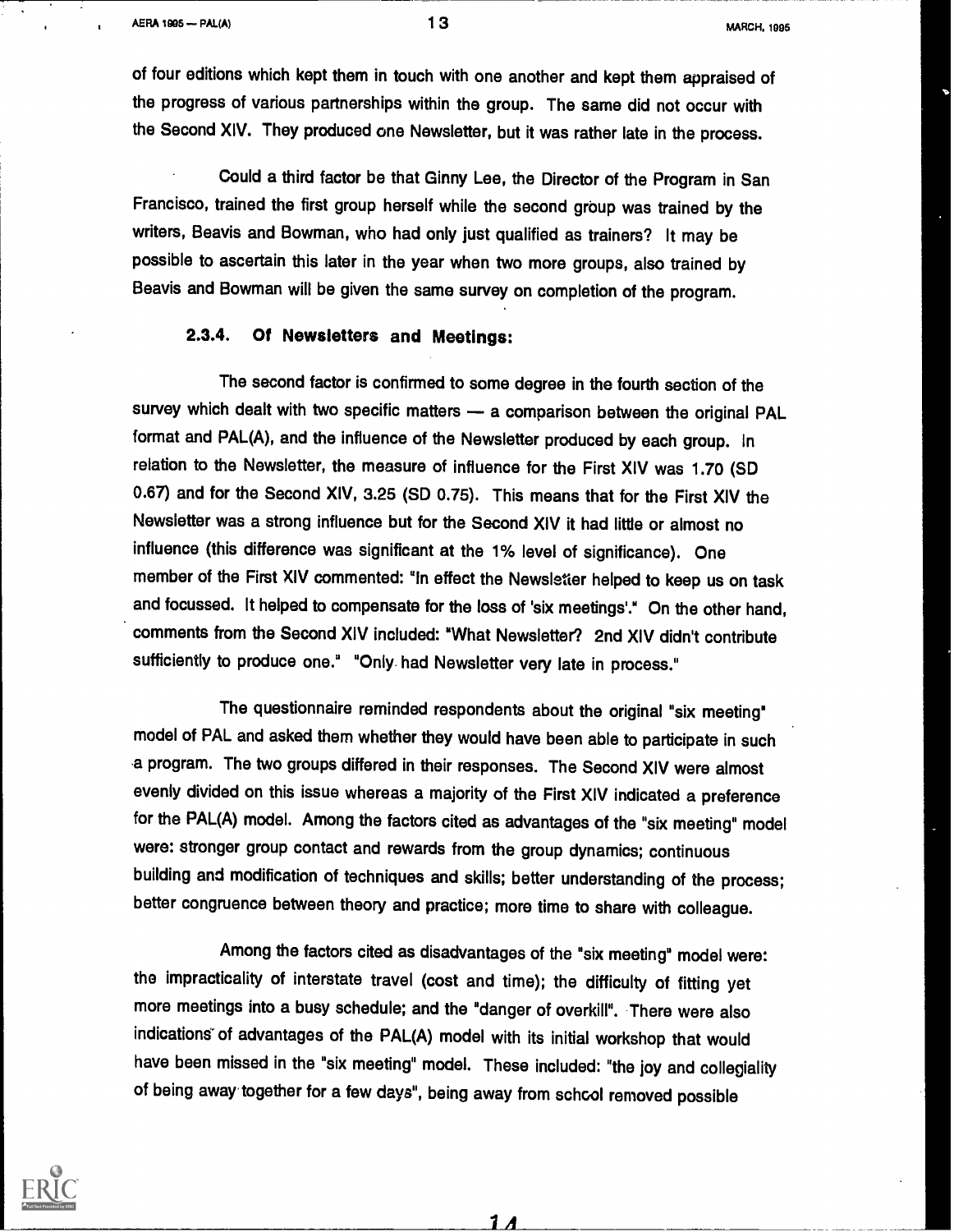distractions and enabled a better focus on PAL(A), and the opportunity to mix with interstate principals.

### PART 3.

As noted above, the need for professional developments for Australian principals has been recognised by a number of agencies. The Australian Government recognised this need in the establishment of the APAPDC, the first specialised organisation of principals with the purpose of professional development. The programs of the APAPDC are specifically orientated towards the development of practice rather than focusing upon theory and opportunities for "work shadowing" are included among its priorities. Indeed, in this context the work of Barnett (1990) and Lee (1991) and the PAL program of the Far West Laboratory For Educational Research and Development are specifically mentioned.

Academics have also recognised this need for professional development of principals and several have incorporated peer-assisted leadership programs into their teaching and research. Prof. A.Ross Thomas at the University of New England, and Prof. Laurie Brady at the Univerity of Technology, Sydney, are two such academics who incorporate peer-assistance within their programs.

### 3.1. The Brady Research:

work of Brady (1993, 1994(a), 1994(b)) is of particular interest in that he has researched the efficacy of peer-assistance as a means of professional development among some Government school principals. In the first project conducted in 1993, "peer-assistance by shadowing", Brady arranged for principals to observe each other for two consecutive days following which they discussed their observations with each other and then evaluated the process (Brady,1993:20). The following year, as a result of the outcomes of the 1993 study, he refined his model by including prior training and by matching principals by age, school-type and experience (Brady,  $1994$ .

The results of Brady's research show that peer-assistance of this nature is considered to be very effective as a means of professional development for principals. Overall, the participating principals in the 1994 project rated it on average at 4.33 on a five-point scale and they reported benefits in terms of the affirmation it provides; the possibility of information transfer; the experience of another school; the generation of ideas; the provision of time for reflection; the encouragement of selfdisclosure; the realisation that principals do similar work and have similar problems; the demonstration to other staff of a model of professional development.

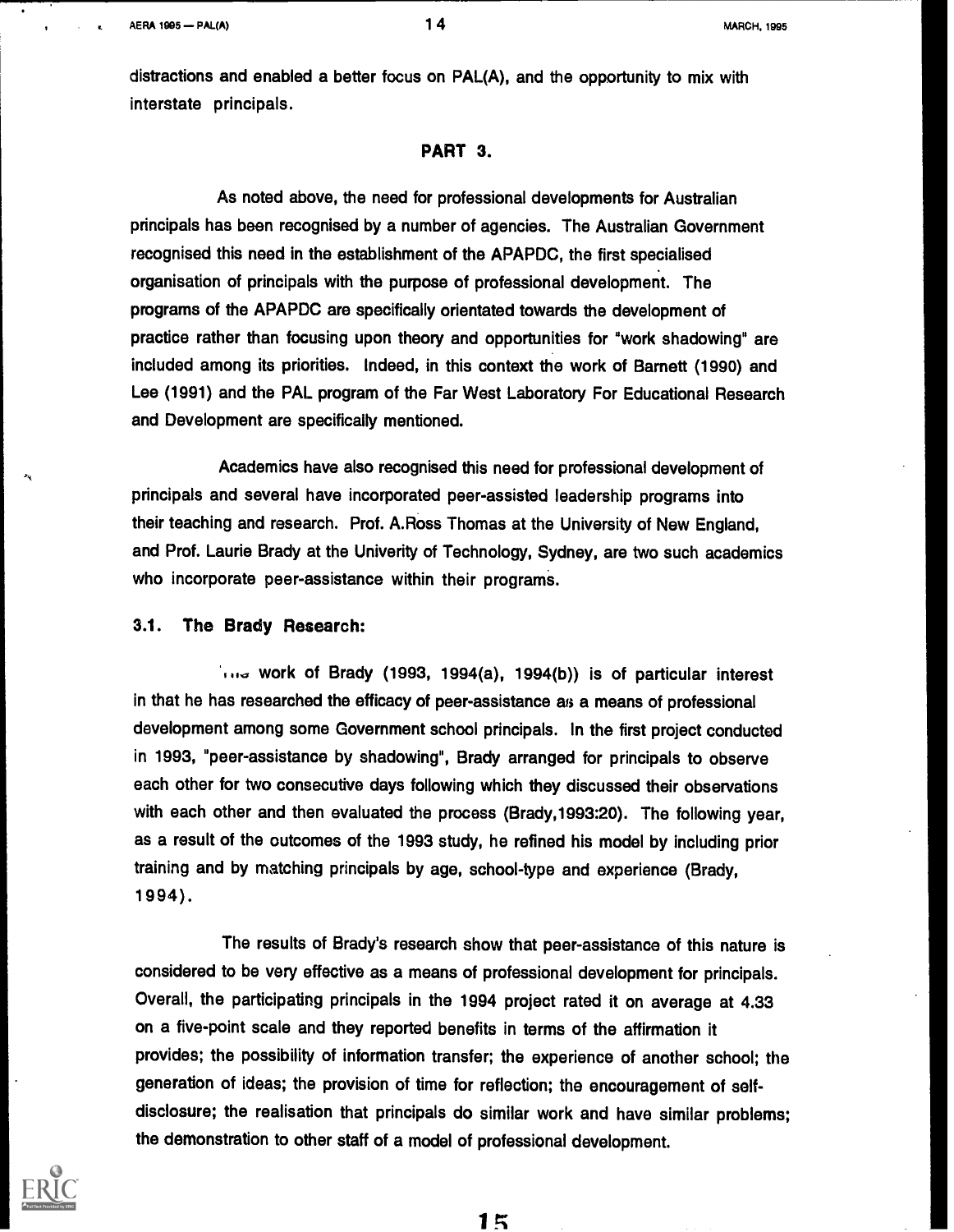$A$ ERA 1995 --- PAL(A)  $15$   $15$ 

Nevertheless, Brady acknowledges that models "more consistent with PAL are more desirable as on-going professional development" (Brady, 1994:10), and the writers have several concerns arising from the Brady approach. The first is that by taking only selected elements from the PAL program, he is disturbing the integrity of the program itself and the benefits of PAL as a means of professional development may be less effective and may even be placed in jeopardy. When vital elements are omitted, a lesser experience may be the result. For example, the omission of a guiding framework (such as PAL's General Framework of Instructional Leadership) resulted in Brady finding that there was a need in his model to "standardise observations and the format for feedback" (Brady, 1994).

Second, programs such as these often incorporate assumptions other than those undergirding the original program. In the case of the Brady model, by taking a particular view of the principal, viz., that provided in the document "The Role of the Principal in the Public School System" (New South Wales Department of School Education), there is conflict with the PAL assumption that there is not one way to be an effective leader. Further, the emphasis on evaluation in the Brady model, and the evidence of praise and criticism, is quite contrary to the non-evaluative stance of PAL.

## 3.2. A Comparative Example.

In relation to the efficacy of alternative models, an interesting observation was made by two partners in the First XIV. They had attempted something akin to the Brady model prior to their participation in PAL(A). They had heard Bowman speak in 1991 and decided to implement their own shadowing and interviewing. They had therefore experienced "peer-assistance by shadowing" prior to the workshop of PAL(A). They report, however, that their experience following the workshop was significantly different and had more to offer in terms of professional growth: and this in spite of some initial scepticism on the part of one of the partners as a response to the "Americanness" of the workshop! It should be noted that, having heard Bowman address PAL, their initial shadowing visits were (in the words of one of the partners) "more than just occasions of visiting another school." They had grasped some understanding of what was required and their observation techniques were heading in the direction of PAL(A), but their training extended their observation techniques and enabled them "to observe many cues overlooked in their earlier visits." And they learnt to be more objective in their observations and not to filter them through such categories as good/bad, weak/strong, puzzling/intriguing, etc. What they found that they would not have achieved without training was the reflective interviews. This is a specialized technique that is "difficult to understand" and required training. As was

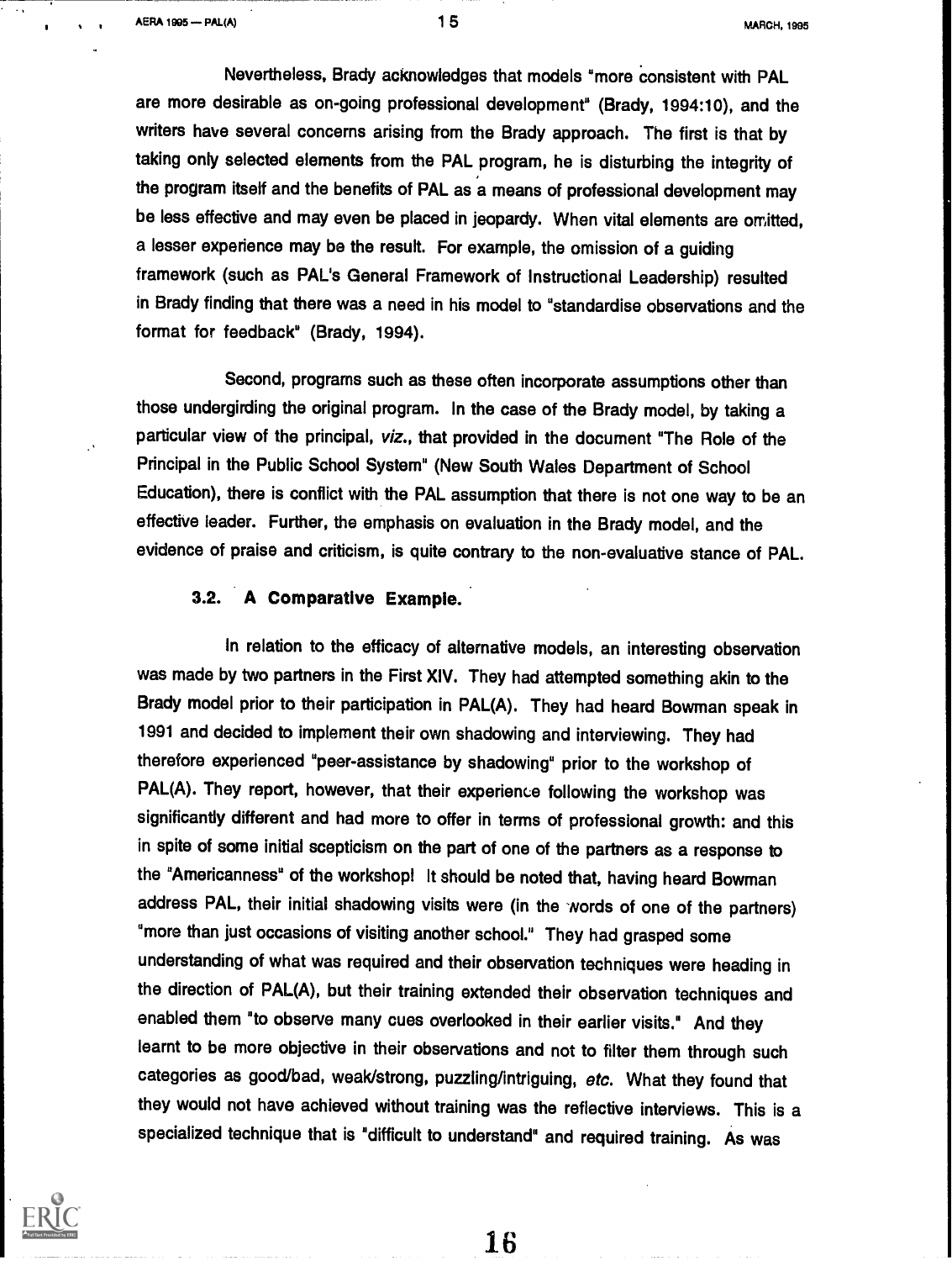noted above in the Brady study, they found that without this training, there was a "tendency to evaluate".

 $-c$ **Co** $-$ 

#### 4. Conclusion:

Peer-Assisted Leadership (PAL(A)) has much to offer Australian principals by way of professional development and spanning many chasms. It can span the chasm of distance and the differences that this produces by enabling partnerships between distant schools to form and function effectively. It can span the chasm of professional isolation and enable principals to benefit from the support of their colleagues. It can span the chasm of "independence" and allow principals of independent schools to relate more meaningfully with their colleagues within the sector. It can span the chasm of the differences that exist between schools (singlesex/co-educational, large/small, boarding/day, etc.) enabling each to benefit from the other. It can span the various sectors of Australian education (State, Independent and Catholic) enabling a healthy cross-fertilisation.

The importance of the integrity of the program, however, needs to be stressed and any modifications that are made to PAL must ensure that vital elements are not omitted or basic PAL assumptions contravened.

### REFERENCES:

Barnett, B.G.

1990 "Peer-assisted Leadership: Expanding Principals' Knowledge through Reflective Practice." Journal of Educational Administration. 28(3)

Barnett, B.G. and Mueller, F.LI

1989 "Long-Term Effects of the Peer-Assisted Leadership Program on Principals' Actions and Attitudes." The Elementary School Journal, 89(5).

Beavis, A.K., and Bowman, D.M.

"The Principal and . . . Aloneness: A PAL Perspective." Paper prepared for forthcoming book on the principalship being edited by Prof A.R. Thomas (UNE, Armidale).

Bowman, D.<br>" 1991

"Peer Support and Supervision of Heads" Paper Presented at the A.H.I.S.A. Conference, Wesley College, Perth, October 1991.

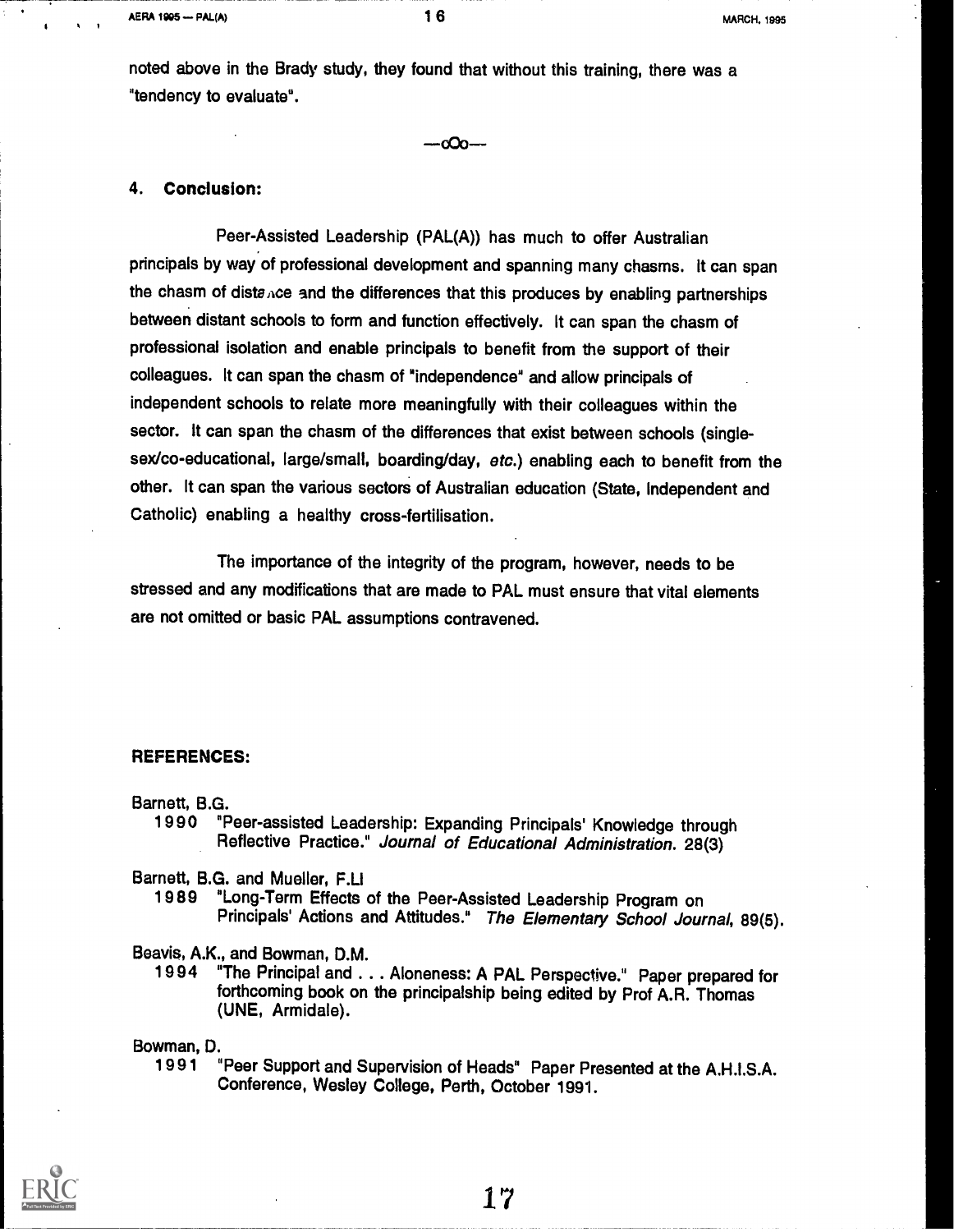Brady, L.

"Case Studies of Peer Assistance for Principals" Australian Educational Researcher, 20(3).

Brady, L.<br>1994

"Peer Assistance by Shadowing: Professional Development for Principals>" Unicorn, 20(4).

Brady, L.

"Peer Assistance For Principals: Training, Observation and Feedback." In print.

Lee, G.V.<br>1991

"Peer-Assisted Development of School Leaders" Research. 12(2), Spring 1991

# Maslen, G.<br>1982

School Ties: Private Schooling in Australia. Methuen Australia Ltd. North Ryde

Zbar, V.

A Professional Visits Program for Principals: Guidelines and Advice on Mentoring and Shadowing Arrangements within Principal Networks. Australian Principals Association Professional Development Council. Melbourne.

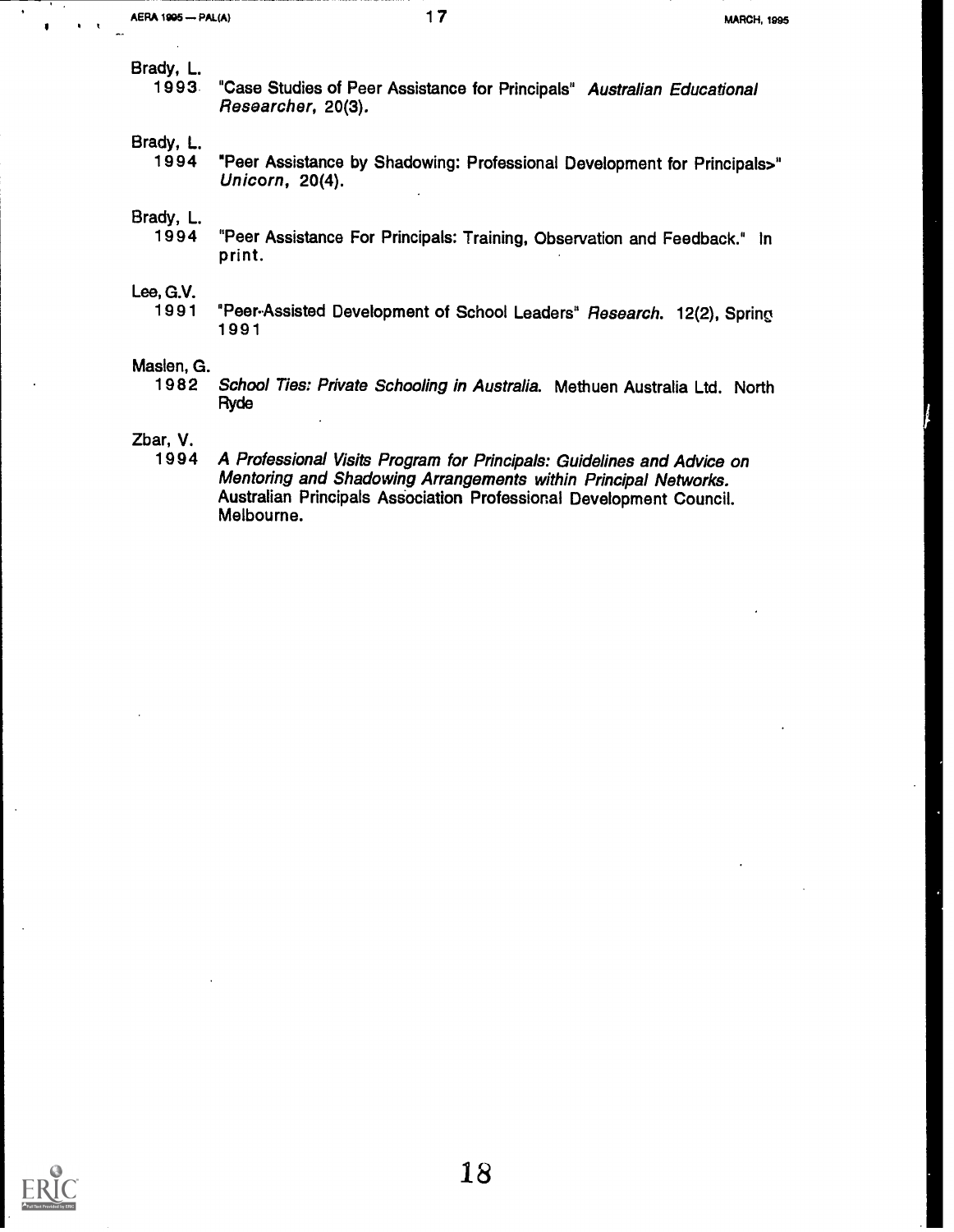



### **ADMINISTRATIVE ACTIONS**

Part 1. Read each item and circle the number that best represents your feelings about how PAL(A) has been responsible for influencing your subsequent actions as a Head.

As a result of your involvement with PAL(A):

DATE:

|                                                                                                           | STRONGLY<br>AGFEE | <b>AGFFF</b> | <b>DISAGREE</b> | <b>STRONGLY</b><br>DISAGREE |  |
|-----------------------------------------------------------------------------------------------------------|-------------------|--------------|-----------------|-----------------------------|--|
| I am more likely to try new approaches when solving<br>problems.                                          |                   | 2            | З               | 4                           |  |
| I am more likely to incorporate non-evaluative<br>shadowing techniques in my observations of staff.       |                   | 2            | З               | 4                           |  |
| I am more likely to use reflective interviewing<br>strategies in working with staff, parents or students. | 1                 | 2            | з               | 4                           |  |
| I am more likely to have staff members observe<br>and/or provide feedback to one another.                 |                   | 2            | з               | 4                           |  |
| I am more likely to shadow another staff member.                                                          |                   | 2            | з               | 4                           |  |
| I am more likely to reflect upon my actions.                                                              |                   | 2            | 3               | 4                           |  |

Part 2. Besides the behaviours listed in Part 1, list any additional actions you have taken as a result of PAL(A). (Please continue on back if necessary)

| Part 3. Please rate your overall impression of how<br>PAL(A) has influenced your subsequent<br>administrative actions by circling the<br>number that best represents your feelings. | <b>STRONG</b><br><b>NFLUENCE</b> | MODERATE<br><b>INFLUENCE</b> | <b>UTTLE</b><br><b>INFLUENCE</b> | <b>NO INFLUENCE</b> |  |
|-------------------------------------------------------------------------------------------------------------------------------------------------------------------------------------|----------------------------------|------------------------------|----------------------------------|---------------------|--|
|                                                                                                                                                                                     |                                  |                              | з                                | 4                   |  |
| Why do you feel this way? (Please continue on<br>back if necessary)                                                                                                                 |                                  |                              |                                  |                     |  |

19 BEST COPY AVAILABLE

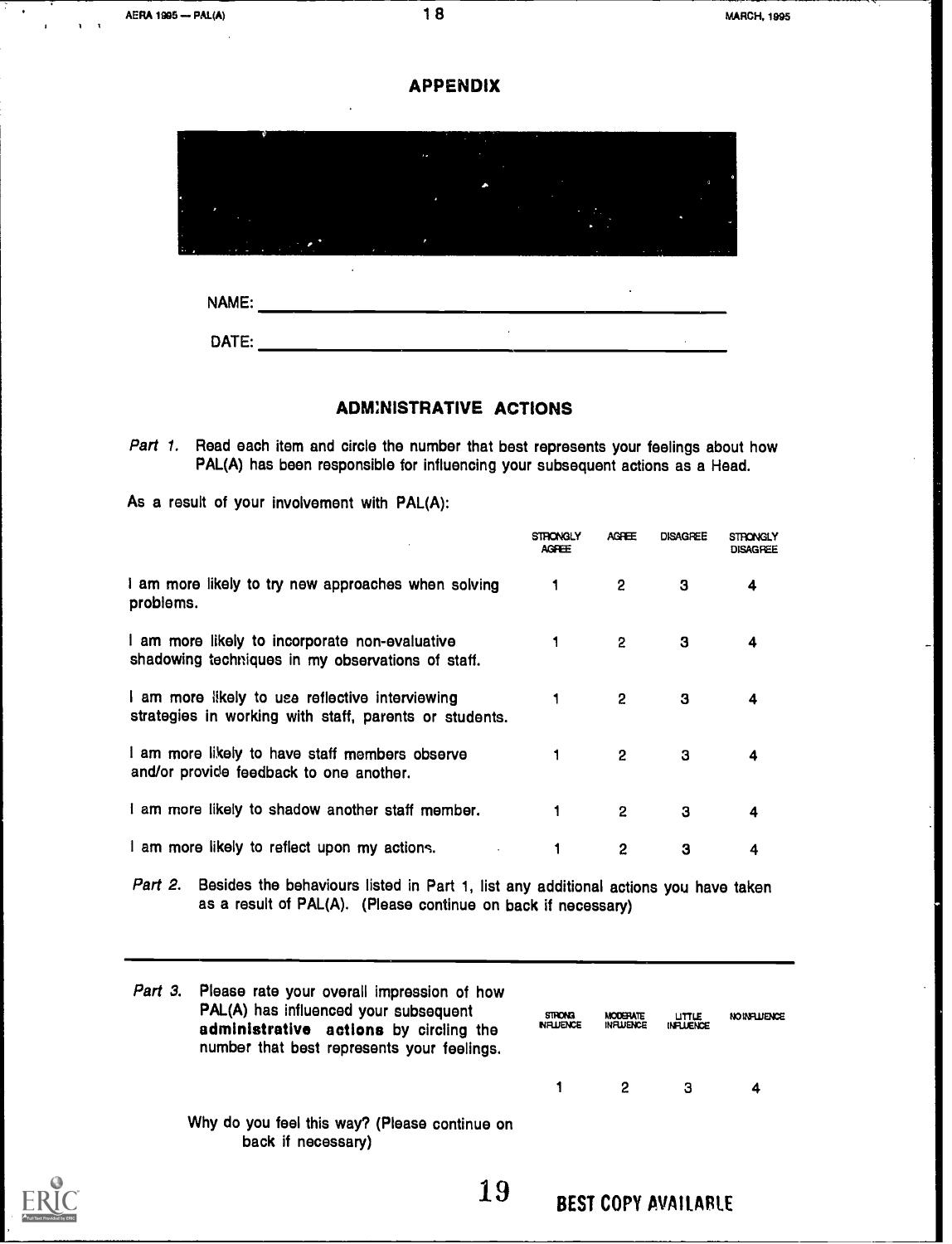# PERSPECTIVES ON LEADERSHIP ROLE

Part 1. Read each item and circle the number that best represents your feelings about how participating in PAL(A) has been responsible for influencing your subsequent perspectives of your leadership role.

|                                                                                                                               | STRONGLY<br><b>AGFEE</b> | <b>AGPEE</b>   | <b>DISAGREE</b> | STRONGI Y<br><b>DISAGREE</b> |  |
|-------------------------------------------------------------------------------------------------------------------------------|--------------------------|----------------|-----------------|------------------------------|--|
| I am more conscious of the consequences of my<br>leadership actions.                                                          | 1                        | $\overline{2}$ | з               | 4                            |  |
| I feel I manage my time more effectively.                                                                                     |                          | 2              | 3               | 4                            |  |
| I am more confident in my ability as a leader.                                                                                |                          | 2              | 3               | 4                            |  |
| I am more capable of assessing goals and objectives.                                                                          |                          | 2              | 3               | 4                            |  |
| I feel less isolated from peers.                                                                                              |                          | 2              | з               | 4                            |  |
| I feel the General Framework of Leadership gives me a<br>clearer understanding of my leadership role.                         |                          | 2              | 3               | 4                            |  |
| I feel that PAL(A) provided a significant me with a<br>significant means for professional growth as a leader<br>in my school. | 1                        | 2              | з               | 4                            |  |

Part 2. Besides the perspectives listed in Part 1, list any additional ways that participating in PAL(A) has affected your views about your leadership role.

| Part 3. Please rate your overall impression of how<br>being in PAL(A) has influenced your own<br>perceptions of your leadership role by<br>circling the number that best represents<br>your feelings. | $\blacksquare$<br><b>STRONG</b><br><b>NHUENCE</b> | <b>MODEFATE</b><br><b>INFLUENCE</b> | <b>UTTLE</b><br><b>INFLUENCE</b> | <b>NO INFLUENCE</b> |  |
|-------------------------------------------------------------------------------------------------------------------------------------------------------------------------------------------------------|---------------------------------------------------|-------------------------------------|----------------------------------|---------------------|--|
|                                                                                                                                                                                                       |                                                   | 2                                   | З                                | 4                   |  |
| Why do you feel this way?                                                                                                                                                                             |                                                   |                                     |                                  |                     |  |

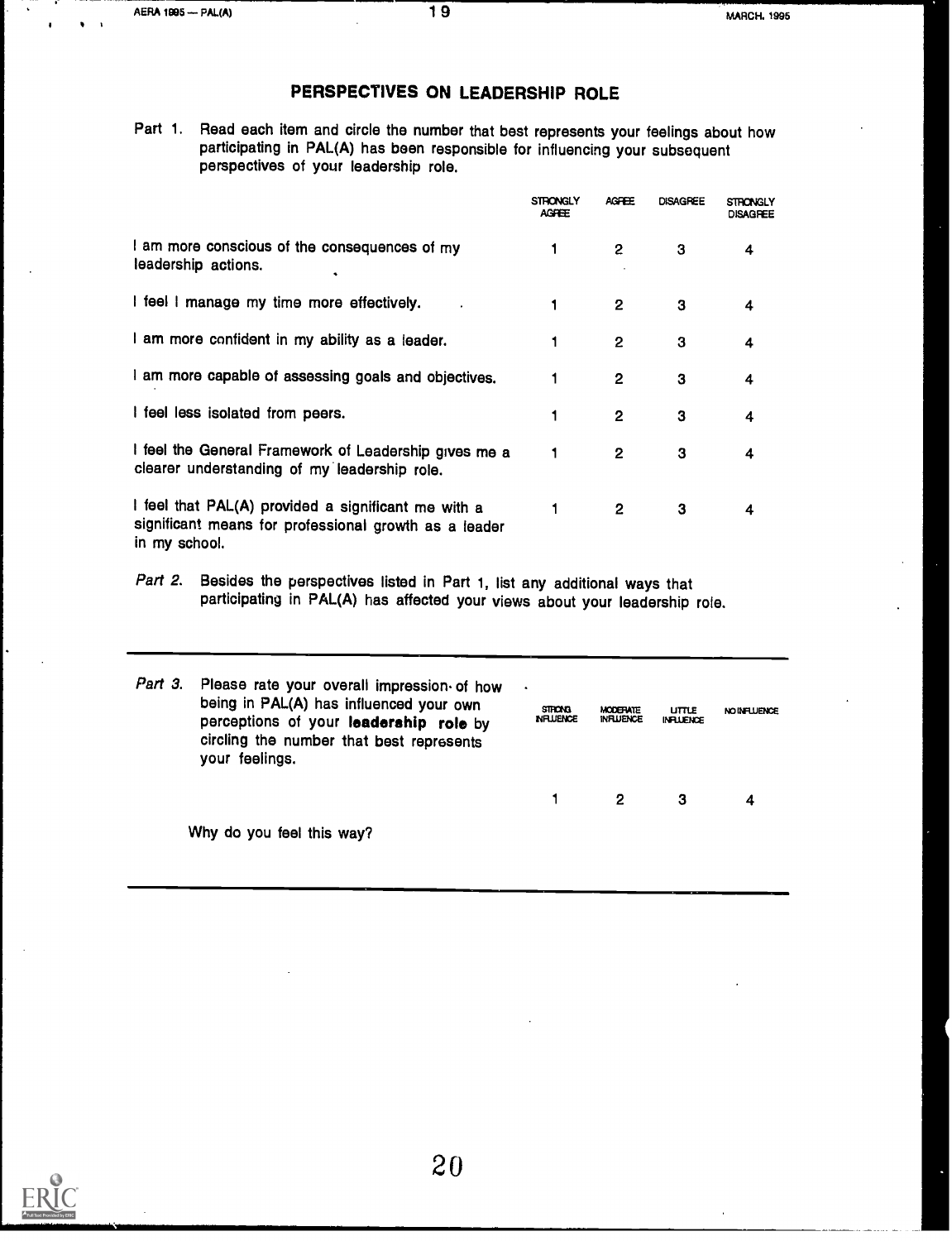# COLLEGIALITY AND SUPPORT

Part 1. Read each item and circle the number that best represents your feelings about how participating in PAL(A) has been responsible for influencing your subsequent involvement with members of your original PAL(A) group.

|                                                                                                                             | <b>STRONGLY</b><br><b>AGFEE</b> | <b>AGFEE</b>   | <b>DISAGREE</b> | <b>STRONGLY</b><br><b>DISAGREE</b> |  |
|-----------------------------------------------------------------------------------------------------------------------------|---------------------------------|----------------|-----------------|------------------------------------|--|
| I am more likely to contact my partner to discuss<br>issues affecting myself.                                               | 1                               | $\overline{2}$ | з               | 4                                  |  |
| I am more likely to contact my partner to discuss<br>issues affecting my partner.                                           | 1                               | $\mathbf{2}$   | 3               | 4                                  |  |
| I am more likely to plan a project with members of the<br>original group.                                                   | 1                               | 2              | 3               | 4                                  |  |
| I am more likely to inform members of the original<br>group about a program or practice that I am using.                    | 1                               | 2              | 3               | 4                                  |  |
| I am more likely to call upon members of the original<br>group for assistance.                                              | 1                               | 2              | 3               | 4                                  |  |
| I am more likely to meet with or visit members of the<br>original group.                                                    | 1                               | 2              | 3               | 4                                  |  |
| PAL(A) has the potential to encourage openness and<br>sharing among the wider community of heads.                           | 1                               | 2              | 3               | 4                                  |  |
| I am more likely to work with members of the original<br>group to influence practice among heads of independent<br>schools. | 1                               | 2              | 3               | 4                                  |  |

Part 2. Besides the interactions with the original group listed in Part 1, list any additional ways that participating in PAL(A) has affected your involvement with your colleagues

| Part 3. Please rate your overall impression of how<br>being in PAL(A) has influenced the degree of<br>collegiality and support you experience with<br>your peers by circling the number that best<br>represents your feelings. | <b>JIRONG</b><br><b>INFLUENCE</b> | <b>MODERATE</b><br><b>INFLUENCE</b> | $L$ TLE<br><b>INFLUENCE</b> | <b>NOINFLUENCE</b> |  |
|--------------------------------------------------------------------------------------------------------------------------------------------------------------------------------------------------------------------------------|-----------------------------------|-------------------------------------|-----------------------------|--------------------|--|
|                                                                                                                                                                                                                                |                                   | 2                                   | з                           | 4                  |  |
| Why do you feel this way?                                                                                                                                                                                                      |                                   |                                     |                             |                    |  |